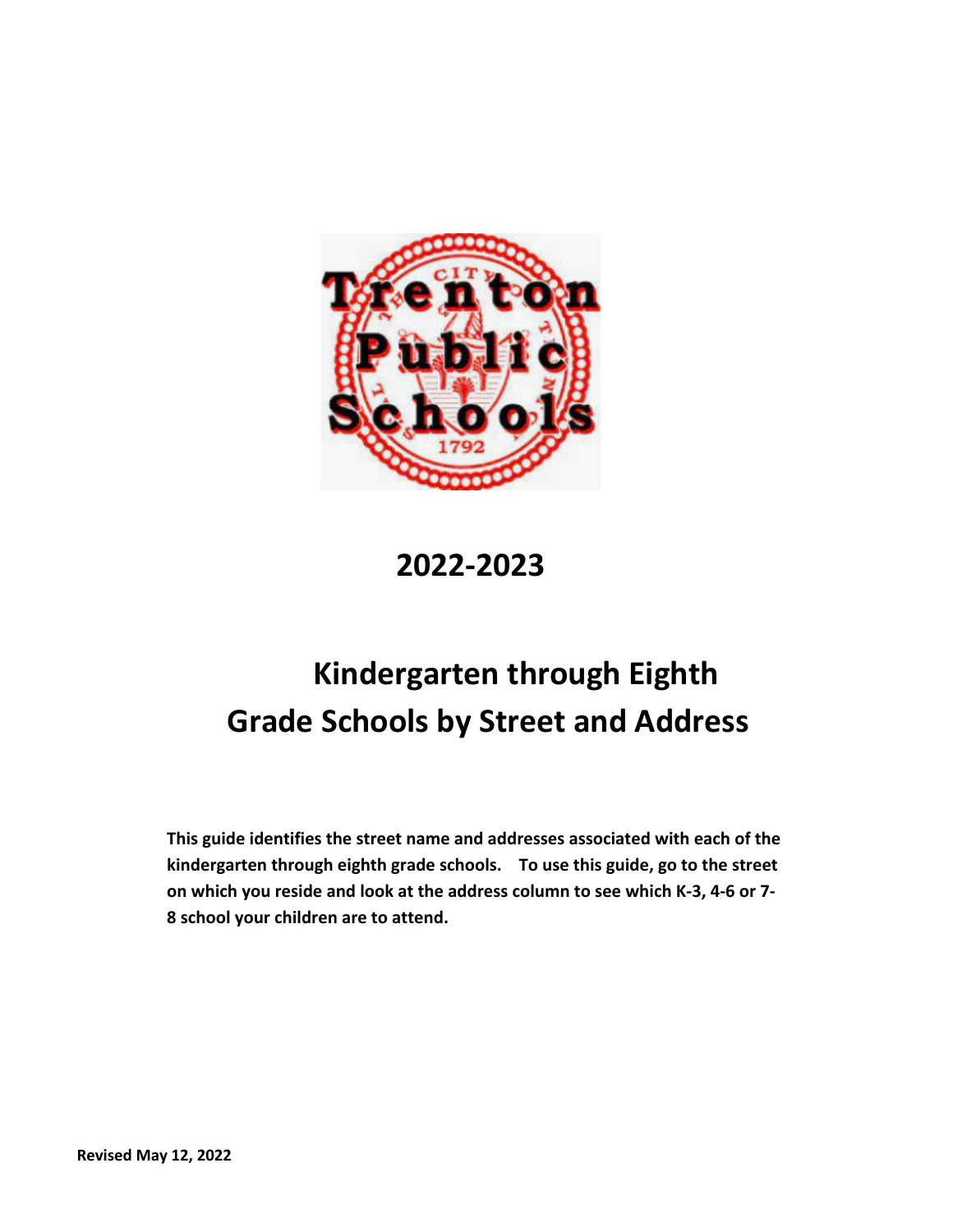| <b>Street Name</b> | All | Low            | <b>High</b> | Side |               | <b>Grade Level</b> |                   |  |  |
|--------------------|-----|----------------|-------------|------|---------------|--------------------|-------------------|--|--|
|                    |     |                |             |      | $K-3$         | $4 - 6$            | $7 - 8$           |  |  |
| Abernethy Dr       | All |                |             |      | <b>Stokes</b> | Kilmer             | A.J. Holland      |  |  |
| <b>Academy St</b>  | All |                |             |      | Rivera        | Monument           | A.J. Holland      |  |  |
| <b>Adam Ave</b>    | All |                |             |      | Gregory       | Kilmer             | A.J. Holland      |  |  |
| <b>Adeline St</b>  |     | $\mathbf{1}$   | 744         |      |               | Parker             |                   |  |  |
|                    |     |                |             |      |               |                    |                   |  |  |
| <b>Adeline St</b>  |     | $\mathbf{1}$   | 247         |      | Robbins       |                    |                   |  |  |
| Adeline St         |     | 300            | 654         |      | Harrison      |                    |                   |  |  |
| <b>Adeline St</b>  |     | 700            | 1218        |      | Franklin      |                    |                   |  |  |
| Adeline St         |     | 801            | 1216        |      |               | <b>HP Williams</b> |                   |  |  |
| <b>Adeline St</b>  | All |                |             |      |               |                    | Grace Dunn        |  |  |
| Afton Ave          | All |                |             |      | <b>Stokes</b> | Kilmer             | A.J. Holland      |  |  |
| Agnes Ave          | All |                |             |      | Wilson        | Jefferson          | <b>MLK</b>        |  |  |
| Alden Ave          | All |                |             |      | Gregory       | Jefferson          | A.J. Holland      |  |  |
| Allen Pl           | All |                |             |      | Rivera        | Monument           | A.J. Holland      |  |  |
| Allen St           | All |                |             |      | Rivera        | Monument           | A.J. Holland      |  |  |
| Amtico Sq          | All |                |             |      | Wilson        | Jefferson          | <b>MLK</b>        |  |  |
| Anchor Ct          | All |                |             |      | Wilson        | Grant              | <b>MLK</b>        |  |  |
| Anchor St          | All |                |             |      | Columbus      | Jefferson          | <b>MLK</b>        |  |  |
| Anderson St        | All |                |             |      | PJ Hill       | Grant              | <b>MLK</b>        |  |  |
| Anderson St        |     | $\mathbf{1}$   | 200         |      | PJ Hill       |                    | <b>MLK</b>        |  |  |
| Anderson St        |     | $\overline{2}$ | 598         |      |               | Grant              |                   |  |  |
| Anderson St        |     | 100            | 1214        |      |               |                    | <b>Grace Dunn</b> |  |  |
| Anderson St        |     | 201            | 1022        |      | Washington    |                    |                   |  |  |
| Anderson St        |     | 601            | 1298        |      |               | <b>HP Williams</b> |                   |  |  |
| Anderson St        |     | 1100           | 1214        | Even | Franklin      |                    |                   |  |  |
| Anderson St        |     | 1101           | 1209        | Odd  | Harrison      |                    |                   |  |  |
| Anthony Ave        | All |                |             |      | Wilson        | Jefferson          | <b>MLK</b>        |  |  |
| Arch St            | All |                |             |      | Robbins       | Parker             | Grace Dunn        |  |  |
| Ardmore Ave        |     | 200            | 217         |      | Wilson        |                    |                   |  |  |
| Ardmore Ave        | All | 200            | 217         |      |               | Grant              |                   |  |  |
| Ardmore Ave        |     | 218            | 426         |      |               | <b>HP Williams</b> |                   |  |  |
| Ardmore Ave        |     | 218            | 426         |      | Robeson       |                    |                   |  |  |
| Ardmore Ave        | All |                |             |      |               |                    | <b>MLK</b>        |  |  |
| Argyle Dr          | All |                |             |      | <b>Stokes</b> | Kilmer             | A.J. Holland      |  |  |
| Arlington Ave      | All |                |             |      | Gregory       | Jefferson          | A.J. Holland      |  |  |
| Armory Dr          | All |                |             |      | Rivera        | Kilmer             | A.J. Holland      |  |  |
| Artisan St         | All |                |             |      | Cadwalader    | Kilmer             | A.J. Holland      |  |  |
| Asbury Pl          | All |                |             |      | Rivera        | Parker             | A.J. Holland      |  |  |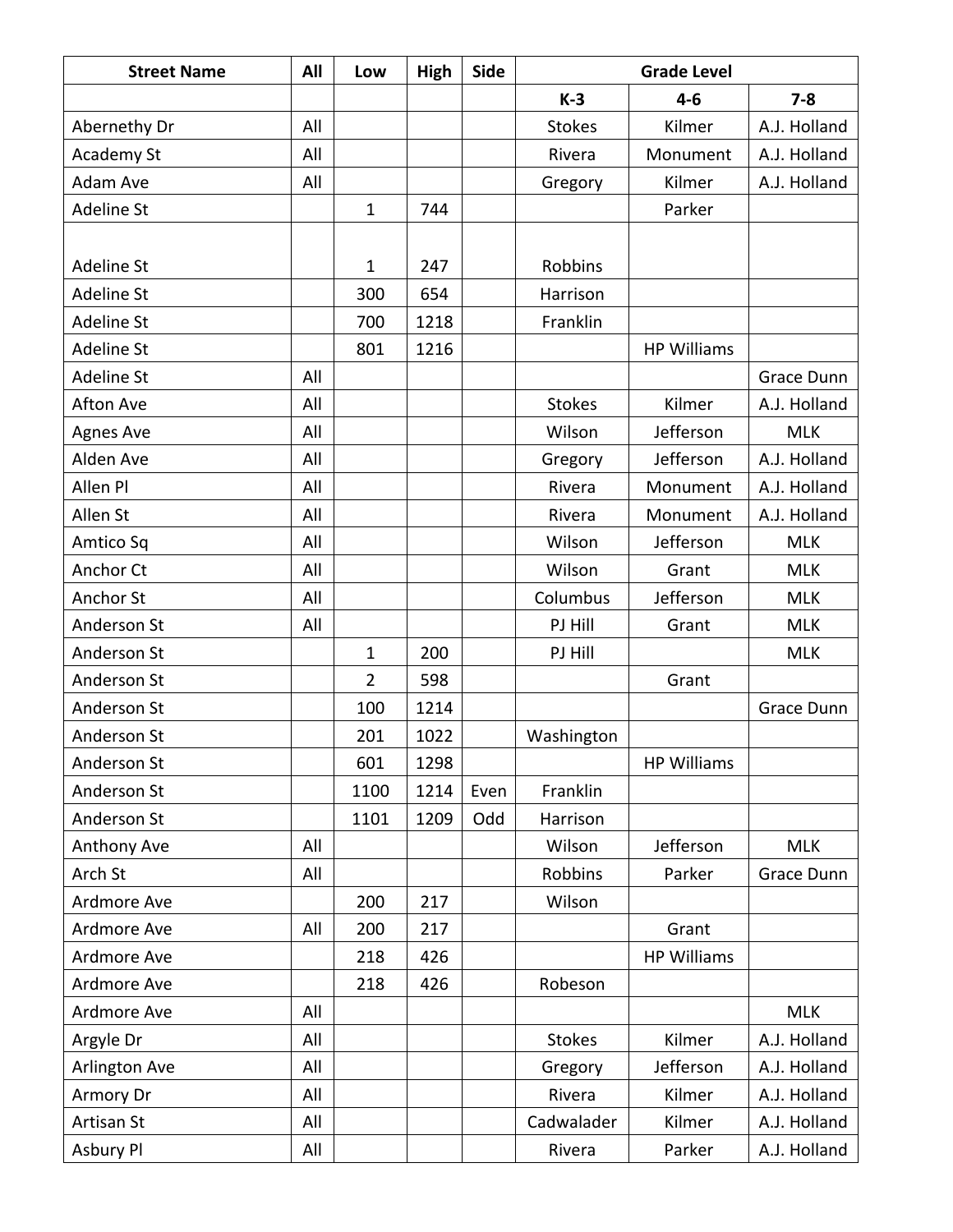| <b>Street Name</b>    | All | Low            | <b>High</b> | <b>Side</b> |                | <b>Grade Level</b> |                   |
|-----------------------|-----|----------------|-------------|-------------|----------------|--------------------|-------------------|
|                       |     |                |             |             | $K-3$          | $4 - 6$            | $7 - 8$           |
| Asbury St             | All |                |             |             | Rivera         | Parker             | A.J. Holland      |
| Ashmore Ave           | All |                |             |             | Washington     | Grant              | <b>Grace Dunn</b> |
| <b>Atterbury Ave</b>  | All |                |             |             | Cadwalader     | Kilmer             | A.J. Holland      |
| Baldasarri Ln         | All |                |             |             | PJ Hill        | Grant              | <b>MLK</b>        |
| <b>Bank St</b>        | All |                |             |             | Cadwalader     | Monument           | A.J. Holland      |
| Barbara St            | All |                |             |             | Gregory        | Monument           | A.J. Holland      |
| <b>Barnes St</b>      | All |                |             |             | Cadwalader     | <b>HP Williams</b> | A.J. Holland      |
| <b>Barnt Ave</b>      | All |                |             |             | Franklin       | Parker             | <b>MLK</b>        |
| <b>Barrack St</b>     | All |                |             |             | Cadwalader     | Kilmer             | A.J. Holland      |
| <b>Bayard St</b>      | All |                |             |             | Robbins        | Monument           | <b>MLK</b>        |
| <b>Beakes St</b>      | All |                |             |             | Columbus       | Jefferson          | A.J. Holland      |
| <b>Beatty St</b>      |     | $\mathbf{1}$   | 425         | Odd         | Robbins        |                    |                   |
| <b>Beatty St</b>      |     | 1              | 299         |             |                | Monument           |                   |
| <b>Beatty St</b>      |     | $\overline{2}$ | 426         | Even        | Harrison       |                    |                   |
| <b>Beatty St</b>      |     | 301            | 999         |             |                | Parker             |                   |
| <b>Beatty St</b>      |     | 500            | 958         | <b>Both</b> | Mott           |                    |                   |
| <b>Beatty St</b>      | All |                |             |             |                |                    | Grace Dunn        |
| Beaver Ln             | All |                |             |             | Wilson         | Grant              | <b>MLK</b>        |
| Beechwood Ave         | All |                |             |             | <b>Stokes</b>  | Kilmer             | A.J. Holland      |
| <b>Bellevue Ave</b>   |     | $\overline{2}$ | 595         |             | Gregory        |                    |                   |
| <b>Bellevue Ave</b>   |     | 700            | 932         |             | <b>Stokes</b>  | Kilmer             | A.J. Holland      |
| <b>Belmont Cir</b>    | All |                |             |             | <b>Stokes</b>  | Kilmer             | A.J. Holland      |
| <b>Belvidere St</b>   | All |                |             |             | Gregory        | Kilmer             | A.J. Holland      |
| <b>Benton St</b>      | All |                |             |             | <b>Robbins</b> | Monument           | <b>MLK</b>        |
| <b>Berkeley Ave</b>   | All |                |             |             | <b>Stokes</b>  | Kilmer             | A.J. Holland      |
| <b>Bernard St</b>     | All |                |             |             | Gregory        | Kilmer             | A.J. Holland      |
| <b>Bert Ave</b>       | All |                |             |             | Robeson        | <b>HP Williams</b> | Grace Dunn        |
| <b>Bismarck Ave</b>   | All |                |             |             | Robeson        | <b>HP Williams</b> | <b>Grace Dunn</b> |
| <b>Bloomfield Ave</b> | All |                |             |             | <b>Stokes</b>  | Kilmer             | A.J. Holland      |
| <b>Bloomsbury St</b>  | All |                |             |             | <b>Stokes</b>  | Kilmer             | A.J. Holland      |
| <b>Bond St</b>        | All |                |             |             | Columbus       | Jefferson          | <b>MLK</b>        |
| Borden Way            | All |                |             |             | Rivera         | Monument           | A.J. Holland      |
| <b>Boudinot St</b>    |     | $\overline{2}$ | 99          |             | Cadwalader     |                    |                   |
| <b>Boudinot St</b>    |     | 101            | 199         |             | <b>Stokes</b>  |                    |                   |
| <b>Boudinot St</b>    | All |                |             |             |                | Kilmer             | A.J. Holland      |
| <b>Breunig Ave</b>    |     | $\mathbf{1}$   | 299         |             |                |                    |                   |
| <b>Breunig Ave</b>    | All |                |             |             | Wilson         | Jefferson          | <b>MLK</b>        |
| <b>Bridge St</b>      | All |                |             |             | Rivera         | Parker             | A.J. Holland      |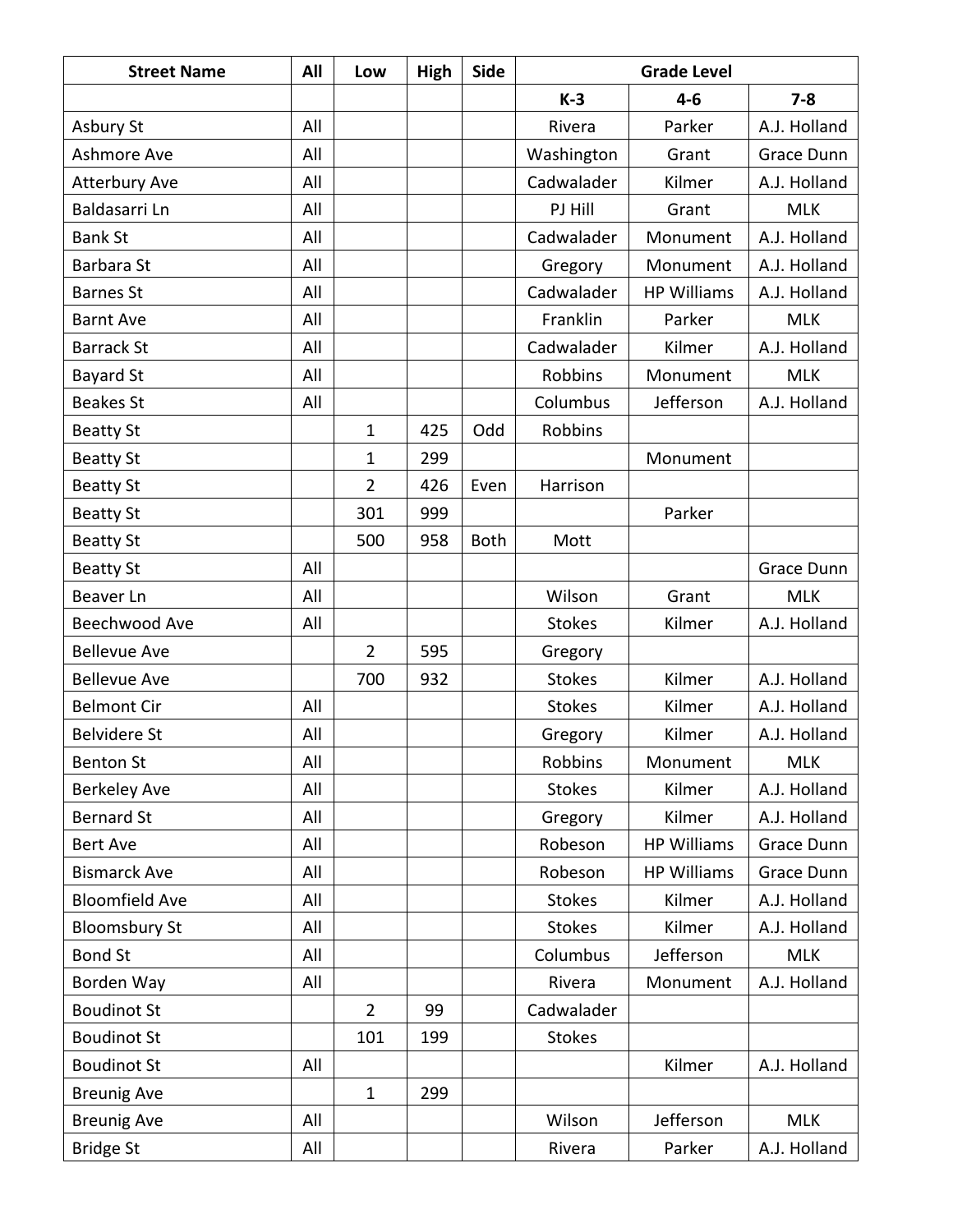| <b>Street Name</b>    | All | Low            | High | <b>Side</b> |               | <b>Grade Level</b> |                   |
|-----------------------|-----|----------------|------|-------------|---------------|--------------------|-------------------|
|                       |     |                |      |             | $K-3$         | $4 - 6$            | $7 - 8$           |
| <b>Brinton Ave</b>    |     | $\mathbf{1}$   | 335  | Odd         |               | Kilmer             |                   |
| <b>Brinton Ave</b>    |     | $\overline{2}$ | 336  | Even        |               | Jefferson          |                   |
| <b>Brinton Ave</b>    | All |                |      |             | <b>Stokes</b> |                    |                   |
| <b>Brinton Ave</b>    | All |                |      |             |               |                    | A.J. Holland      |
| <b>Broad St</b>       |     | $\mathbf 1$    | 99   |             |               | Kilmer             |                   |
| <b>Broad St</b>       | All | 100            | 350  |             |               | Monument           |                   |
| <b>Broad St</b>       | All |                |      |             | Rivera        |                    |                   |
| <b>Broad St</b>       | All |                |      |             |               |                    | A.J. Holland      |
| <b>Broad St</b>       |     | $\mathbf{1}$   | 599  |             | Rivera        |                    |                   |
| <b>Broad St</b>       |     | $\mathbf{1}$   | 399  |             |               | Kilmer             |                   |
| <b>Broad St</b>       |     | 1              | 599  |             |               |                    | A.J. Holland      |
| <b>Broad St</b>       |     | 400            | 599  |             |               | Parker             |                   |
| <b>Broad St</b>       |     | 600            | 899  |             | Robbins       |                    |                   |
| <b>Broad St</b>       |     | 600            | 998  | Even        |               | Monument           |                   |
| <b>Broad St</b>       |     | 600            | 1599 |             |               |                    | <b>Grace Dunn</b> |
| <b>Broad St</b>       |     | 601            | 1121 | Odd         |               | Parker             |                   |
| <b>Broad St</b>       |     | 900            | 1088 | Even        | Harrison      |                    |                   |
| <b>Broad St</b>       |     | 901            | 1065 | Odd         | Harrison      |                    |                   |
| <b>Broad St</b>       |     | 1000           | 1123 | Even        |               | <b>HP Williams</b> |                   |
| <b>Broad St</b>       |     | 1073           | 1439 | Odd         | Franklin      |                    |                   |
| <b>Broad St</b>       |     | 1100           | 1544 | Even        | Franklin      |                    |                   |
| <b>Broad St</b>       |     | 1200           | 1544 |             |               | <b>HP Williams</b> |                   |
| <b>Brook St</b>       | All |                |      |             | Gregory       | Jefferson          | A.J. Holland      |
| <b>Brown St</b>       | All |                |      |             | Franklin      | <b>HP Williams</b> | Grace Dunn        |
| <b>Bruce Park Dr</b>  | All |                |      |             | <b>Stokes</b> | Kilmer             | A.J. Holland      |
| <b>Brunswick Ave</b>  |     | 100            | 324  | Even        | Rivera        |                    |                   |
| <b>Brunswick Ave</b>  |     | 100            | 299  |             |               | Monument           |                   |
| <b>Brunswick Ave</b>  |     | 101            | 193  | Odd         | Gregory       |                    |                   |
| <b>Brunswick Ave</b>  |     | 101            | 299  |             |               |                    | A.J. Holland      |
| <b>Brunswick Ave</b>  |     | 213            | 225  | Odd         | Columbus      |                    |                   |
| <b>Brunswick Ave</b>  |     | 300            | 1432 |             |               | Jefferson          |                   |
| <b>Brunswick Ave</b>  |     | 300            | 1432 |             |               |                    | <b>MLK</b>        |
| <b>Brunswick Ave</b>  |     | 300            | 1438 | Even        |               |                    | <b>MLK</b>        |
| <b>Brunswick Ave</b>  |     | 301            | 939  | Odd         |               |                    | <b>MLK</b>        |
| <b>Brunswick Ave</b>  |     | 311            | 1438 |             | Columbus      |                    |                   |
| Bryn Mawr Ave         | All |                |      |             | <b>Stokes</b> | Kilmer             | A.J. Holland      |
| <b>Buckingham Ave</b> | All |                |      |             | <b>Stokes</b> | Kilmer             | A.J. Holland      |
| <b>Burton Ave</b>     | All |                |      |             | Columbus      | Jefferson          | <b>MLK</b>        |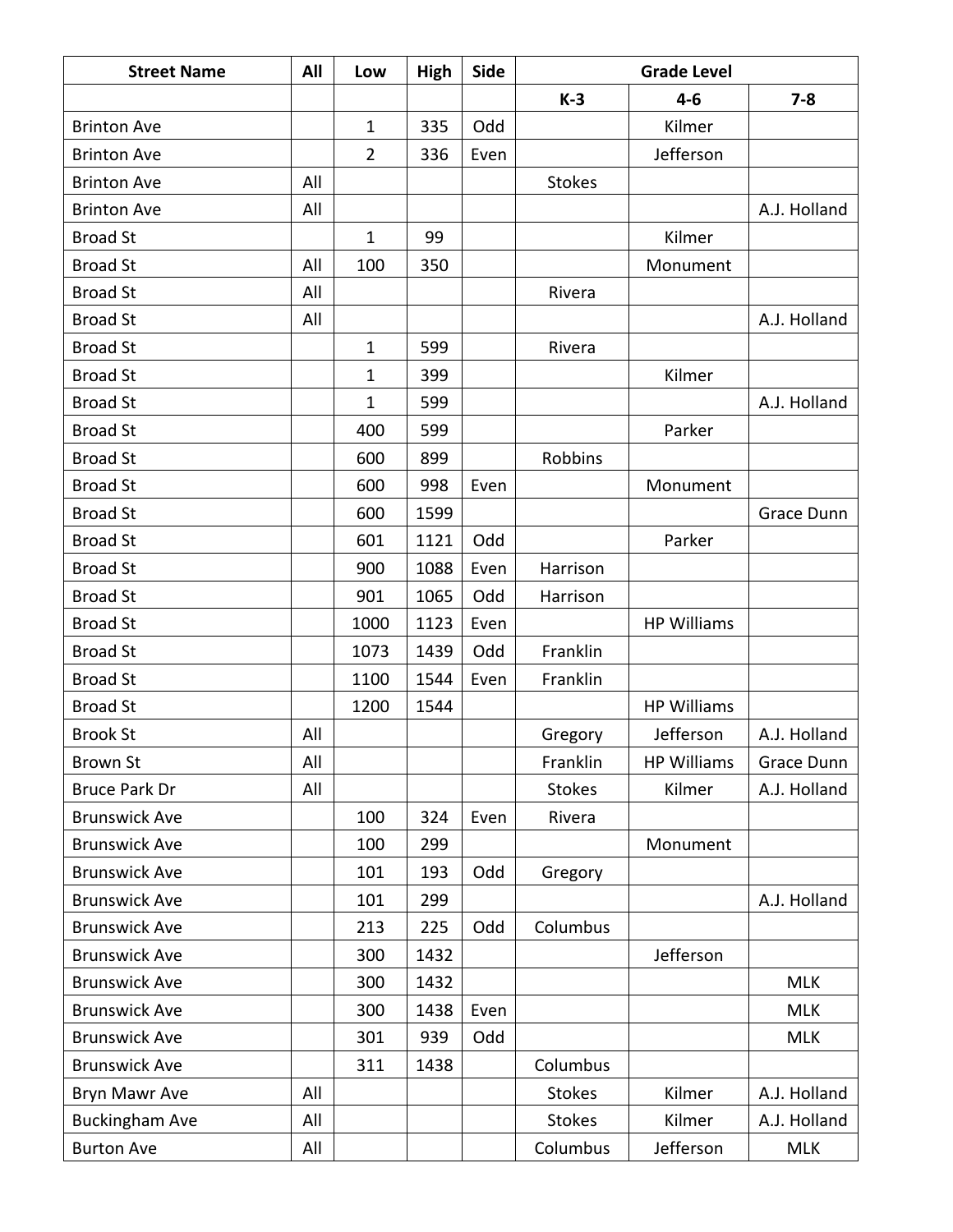| <b>Street Name</b> | All | Low          | <b>High</b> | Side | <b>Grade Level</b> |                    |              |  |
|--------------------|-----|--------------|-------------|------|--------------------|--------------------|--------------|--|
|                    |     |              |             |      | $K-3$              | $4 - 6$            | $7 - 8$      |  |
| <b>Butler St</b>   | All |              |             |      | Robbins            | Monument           | <b>MLK</b>   |  |
| Cadwalader Dr      | All |              |             |      | <b>Stokes</b>      | Kilmer             | A.J. Holland |  |
| Cadwalader Ter     | All |              |             |      | <b>Stokes</b>      | Kilmer             | A.J. Holland |  |
| Cain Ave           | All |              |             |      | Columbus           | Jefferson          | <b>MLK</b>   |  |
| Calhoun St         |     | $\mathbf{1}$ | 460         |      |                    | Kilmer             |              |  |
| Calhoun St         |     | 1            | 875         |      |                    |                    | A.J. Holland |  |
| Calhoun St         |     | 900          | 1600        | Even |                    |                    | A.J. Holland |  |
| Calhoun St         |     | 25           | 311         |      | Cadwalader         |                    |              |  |
| Calhoun St         |     | 316          | 620         |      | Gregory            |                    |              |  |
| Calhoun St         |     | 470          | 699         |      |                    | Monument           |              |  |
| Calhoun St         |     | 900          | 1600        | Even |                    | Jefferson          |              |  |
| Calhoun St         |     | 700          | 875         |      | Columbus           |                    |              |  |
| Calhoun St         |     | 900          | 1600        |      | Columbus           |                    |              |  |
| Calhoun St         |     | 700          | 875         |      |                    | Jefferson          |              |  |
| Camden St          | All |              |             |      | Cadwalader         | Kilmer             | A.J. Holland |  |
| Canal Blvd         | All |              |             |      | Mott               | Parker             | Grace Dunn   |  |
| Canal St           | All |              |             |      | Robbins            | Monument           | <b>MLK</b>   |  |
| Canal St           | All |              |             |      | Rivera             | Monument           | A.J. Holland |  |
| Capitol St         | All |              |             |      | Cadwalader         | Kilmer             | A.J. Holland |  |
| Capner St          | All |              |             |      | Franklin           | <b>HP Williams</b> | Grace Dunn   |  |
| Carroll St         | All |              |             |      | Wilson             | Grant              | <b>MLK</b>   |  |
| Carroll St         | All |              |             |      | Wilson             | Grant              | <b>MLK</b>   |  |
| Carteret Ave       | All |              |             |      | <b>Stokes</b>      | Kilmer             | A.J. Holland |  |
| Carver Ln          | All |              |             |      | Gregory            | Kilmer             | A.J. Holland |  |
| Cass St            |     | 200          | 324         | Even |                    |                    | A.J. Holland |  |
| Cass St            |     | 201          | 425         | Odd  |                    |                    | Grace Dunn   |  |
| Cass St            |     | 202          | 425         |      | Rivera             |                    |              |  |
| Cass St            |     | 600          | 812         | Even | Robbins            |                    |              |  |
| Cass St            |     | 600          | 899         |      |                    |                    | Grace Dunn   |  |
| Cass St            |     | 603          | 717         | Odd  | Mott               |                    |              |  |
| Cass St            |     | 719          | 831         |      | Robbins            |                    |              |  |
| Cass St            | All |              |             |      |                    | Parker             |              |  |
| Cavell St          | All |              |             |      | Gregory            | Monument           | A.J. Holland |  |
| Cedar Ln           | All |              |             |      | Franklin           | <b>HP Williams</b> | Grace Dunn   |  |
| Centennial Ave     | All |              |             |      | Robeson            | <b>HP Williams</b> | Grace Dunn   |  |
| Centre St          |     | $\mathbf{1}$ | 599         |      | Rivera             |                    |              |  |
| Centre St          |     | 1            | 499         |      |                    |                    | A.J. Holland |  |
| Centre St          |     | 500          | 875         |      |                    |                    | Grace Dunn   |  |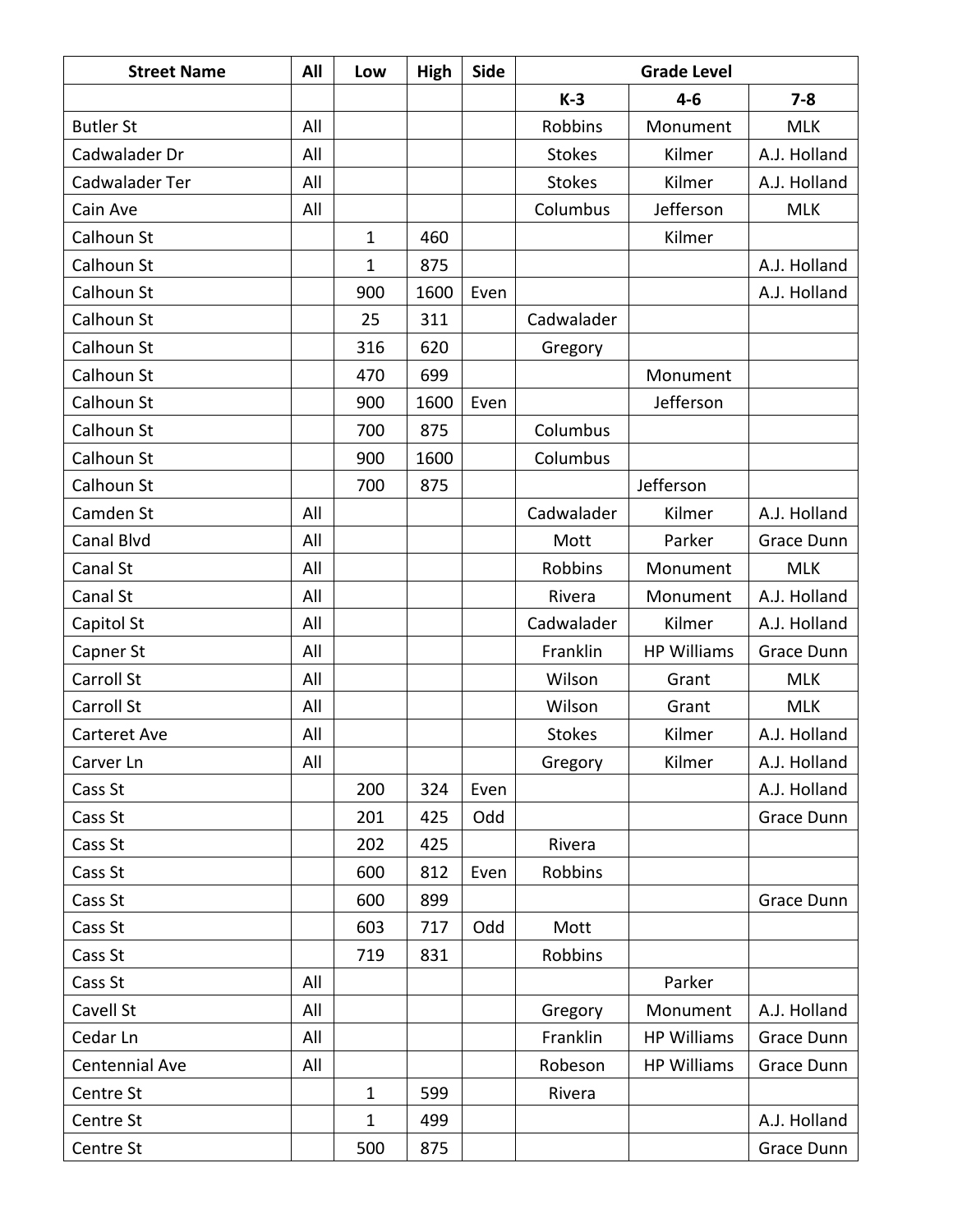| <b>Street Name</b> | All | Low            | <b>High</b> | Side        |            | <b>Grade Level</b> |              |  |  |
|--------------------|-----|----------------|-------------|-------------|------------|--------------------|--------------|--|--|
|                    |     |                |             |             | $K-3$      | $4 - 6$            | $7 - 8$      |  |  |
| Centre St          |     | 600            | 870         |             | Mott       |                    |              |  |  |
| Centre St          |     | 1              | 19          |             |            | Kilmer             |              |  |  |
| Centre St          |     | 21             | 870         |             |            | Parker             |              |  |  |
| Chadwick St        | All |                |             |             | Columbus   | Jefferson          | <b>MLK</b>   |  |  |
| <b>Chambers St</b> | All | $\mathbf{1}$   | 299         | <b>Both</b> |            | Grant              |              |  |  |
| <b>Chambers St</b> |     | $\mathbf{1}$   | 599         |             | PJ Hill    |                    |              |  |  |
| <b>Chambers St</b> |     | $\mathbf{1}$   | 599         |             |            |                    | <b>MLK</b>   |  |  |
| Chambers St        | All | 301            | 1029        | Odd         |            | Grant              |              |  |  |
| <b>Chambers St</b> |     | 400            | 1072        | Even        |            | <b>HP Williams</b> |              |  |  |
| <b>Chambers St</b> |     | 600            | 1072        | Even        | Robeson    |                    |              |  |  |
| <b>Chambers St</b> |     | 600            | 748         | Even        |            |                    | Grace Dunn   |  |  |
| <b>Chambers St</b> |     | 601            | 761         | Odd         |            |                    | <b>MLK</b>   |  |  |
| <b>Chambers St</b> |     | $\overline{1}$ | 599         |             | PJ Hill    |                    |              |  |  |
| <b>Chambers St</b> |     | 601            | 845         | Odd         | PJ Hill    |                    |              |  |  |
| <b>Chambers St</b> |     | 600            | 852         | Even        | Robeson    |                    |              |  |  |
| <b>Chambers St</b> |     | 760            | 1557        |             |            |                    | Grace Dunn   |  |  |
| <b>Chambers St</b> |     | $\overline{1}$ | 299         |             |            | Grant              |              |  |  |
| <b>Chambers St</b> |     | 301            | 1031        | Odd         |            | Grant              |              |  |  |
| <b>Chambers St</b> |     | 859            | 1031        | Odd         | Washington |                    |              |  |  |
| Chambers St        |     | 300            | 1072        | Even        |            | <b>HP Williams</b> |              |  |  |
| Chambers St        |     | 1047           | 1557        | Odd         |            | <b>HP Williams</b> |              |  |  |
| <b>Chambers St</b> |     | 1125           | 1557        | Odd         | Franklin   | <b>HP Williams</b> |              |  |  |
| Chancery Ln        |     | $\mathbf{1}$   | 98          |             |            | Kilmer             |              |  |  |
| Chancery Ln        |     | 100            | 198         |             |            | Monument           |              |  |  |
| Chancery Ln        | All |                |             |             | Cadwalader |                    |              |  |  |
| Chancery Ln        | All |                |             |             |            |                    | A.J. Holland |  |  |
| Chancery St        | All |                |             |             | Cadwalader | Kilmer             | A.J. Holland |  |  |
| Chapel St          | All |                |             |             | Gregory    | Monument           | A.J. Holland |  |  |
| Charles St         | All |                |             |             | PJ Hill    | Grant              | <b>MLK</b>   |  |  |
| Chase Ct           | All |                |             |             | Columbus   | Jefferson          | <b>MLK</b>   |  |  |
| Chase St           | All |                |             |             | Columbus   | Jefferson          | <b>MLK</b>   |  |  |
| Chauncy Ln         | All |                |             |             | Gregory    | Monument           | A.J. Holland |  |  |
| Cherry St          |     | $\overline{2}$ | 200         |             | Wilson     |                    |              |  |  |
| Cherry St          |     | 500            | 850         |             | Columbus   |                    |              |  |  |
| Cherry St          | All |                |             |             |            | Jefferson          |              |  |  |
| Cherry St          | All |                |             |             |            |                    | <b>MLK</b>   |  |  |
| Chestnut Ave       |     | $\mathbf{1}$   | 593         | Odd         | Robbins    |                    |              |  |  |
| Chestnut Ave       |     | $\mathbf 1$    | 1311        | Odd         |            | Monument           |              |  |  |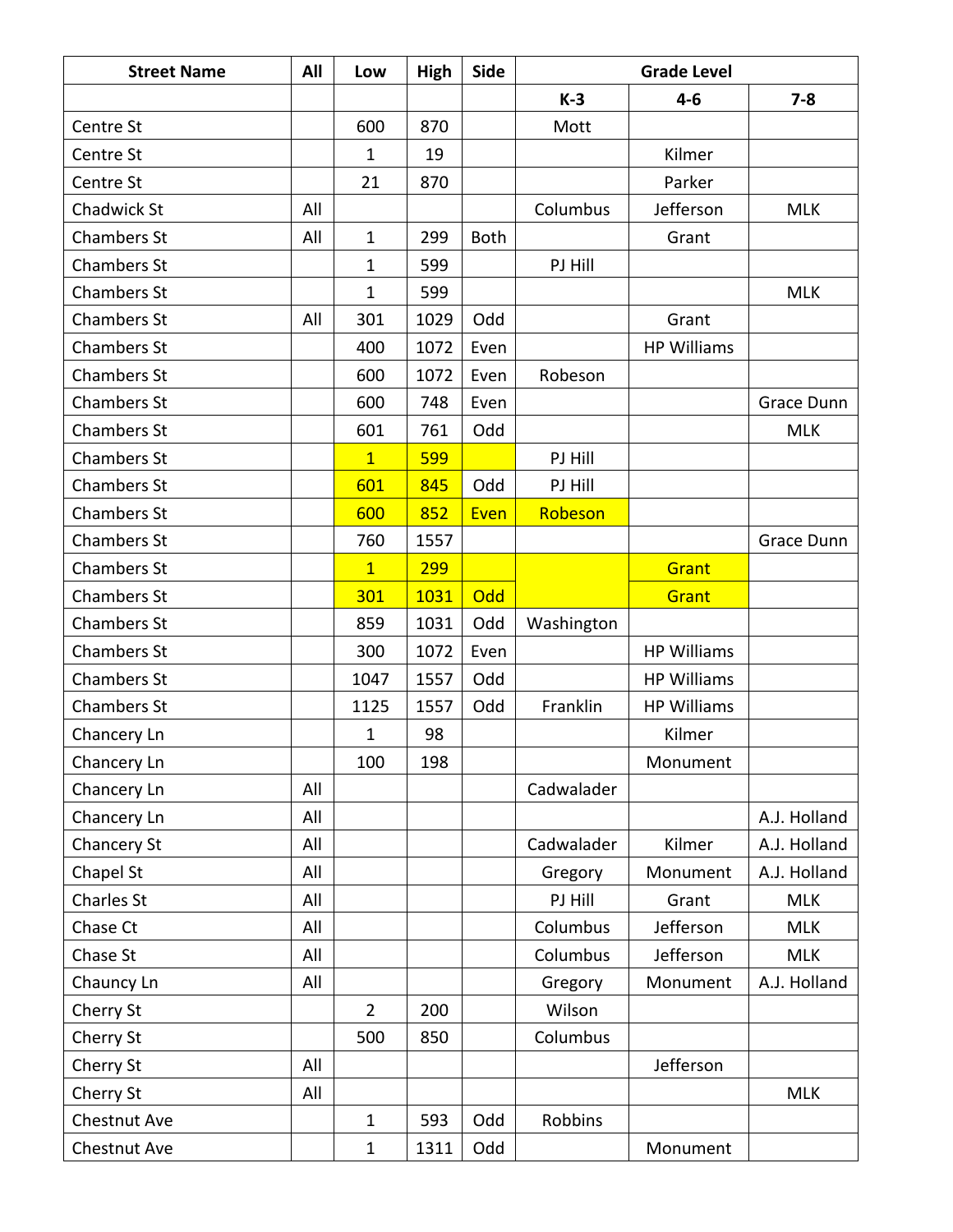| <b>Street Name</b>   | All | Low            | <b>High</b> | Side |               | <b>Grade Level</b> |              |
|----------------------|-----|----------------|-------------|------|---------------|--------------------|--------------|
|                      |     |                |             |      | $K-3$         | $4 - 6$            | $7 - 8$      |
| Chestnut Ave         |     | $\mathbf{1}$   | 498         |      |               |                    | <b>MLK</b>   |
| Chestnut Ave         |     | $\overline{2}$ | 598         | Even | PJ Hill       |                    |              |
| Chestnut Ave         |     | $\overline{2}$ | 898         | Even |               | Grant              |              |
| Chestnut Ave         |     | 500            | 1957        |      |               |                    | Grace Dunn   |
| Chestnut Ave         |     | 600            | 818         | Even | Washington    |                    |              |
| Chestnut Ave         |     | 601            | 819         | Odd  | Harrison      |                    |              |
| Chestnut Ave         |     | 900            | 1310        | Even |               | <b>HP Williams</b> |              |
| Chestnut Ave         |     | 903            | 1599        |      | Harrison      |                    |              |
| Chestnut Ave         |     | 1400           | 1960        |      |               | Parker             |              |
| Chestnut Ave         |     | 1600           | 1957        |      | Franklin      |                    |              |
| Christoph Ave        | All |                |             |      | Gregory       | Kilmer             | A.J. Holland |
| Church St            | All |                |             |      | Cadwalader    | Kilmer             | A.J. Holland |
| Clark St             | All |                |             |      | Robbins       | Monument           | <b>MLK</b>   |
| Clay St              | All |                |             |      | Rivera        | Kilmer             | A.J. Holland |
| Clearfield Ave       | All |                |             |      | <b>Stokes</b> | Kilmer             | A.J. Holland |
| <b>Cleveland Ave</b> | All | $\mathbf{1}$   | 199         |      |               | Grant              |              |
| <b>Cleveland Ave</b> | All | 200            | 599         |      |               | <b>HP Williams</b> |              |
| <b>Cleveland Ave</b> | All |                |             |      | Wilson        |                    |              |
| <b>Cleveland Ave</b> | All |                |             |      |               |                    | <b>MLK</b>   |
| Cliff St             | All |                |             |      | Mott          | Parker             | Grace Dunn   |
| <b>Clinton Ave</b>   |     | $\mathbf{1}$   | 299         |      |               | Grant              |              |
| <b>Clinton Ave</b>   | All |                |             |      | Wilson        |                    |              |
| <b>Clinton Ave</b>   |     | 300            | 777         |      |               | Jefferson          |              |
| <b>Clinton Ave</b>   | All |                |             |      |               |                    | <b>MLK</b>   |
| <b>Clinton Ave</b>   |     | $\mathbf{1}$   | 1099        |      |               | Monument           |              |
| <b>Clinton Ave</b>   |     | $\mathbf{1}$   | 618         |      |               |                    | <b>MLK</b>   |
| <b>Clinton Ave</b>   |     | $\mathbf{1}$   | 999         |      | Robbins       |                    |              |
| <b>Clinton Ave</b>   |     | 630            | 1999        |      |               |                    | Grace Dunn   |
| <b>Clinton Ave</b>   |     | 1001           | 1125        |      | Harrison      |                    |              |
| <b>Clinton Ave</b>   |     | 1101           | 1927        |      |               | <b>HP Williams</b> |              |
| <b>Clinton Ave</b>   |     | 1205           | 1227        | Odd  | Harrison      |                    |              |
| <b>Clinton Ave</b>   |     | 1208           | 1398        | Even | Washington    |                    |              |
| Clinton Ave          |     | 1309           | 1327        | Odd  | Franklin      |                    |              |
| <b>Clinton Ave</b>   |     | 1400           | 1940        |      | Franklin      |                    |              |
| Coates St            | All |                |             |      | Rivera        | Parker             | A.J. Holland |
| Cole St              | All |                |             |      | Gregory       | Kilmer             | A.J. Holland |
| College Ct           | All |                |             |      | PJ Hill       | Grant              | Grace Dunn   |
| College St           | All |                |             |      | PJ Hill       | Grant              | Grace Dunn   |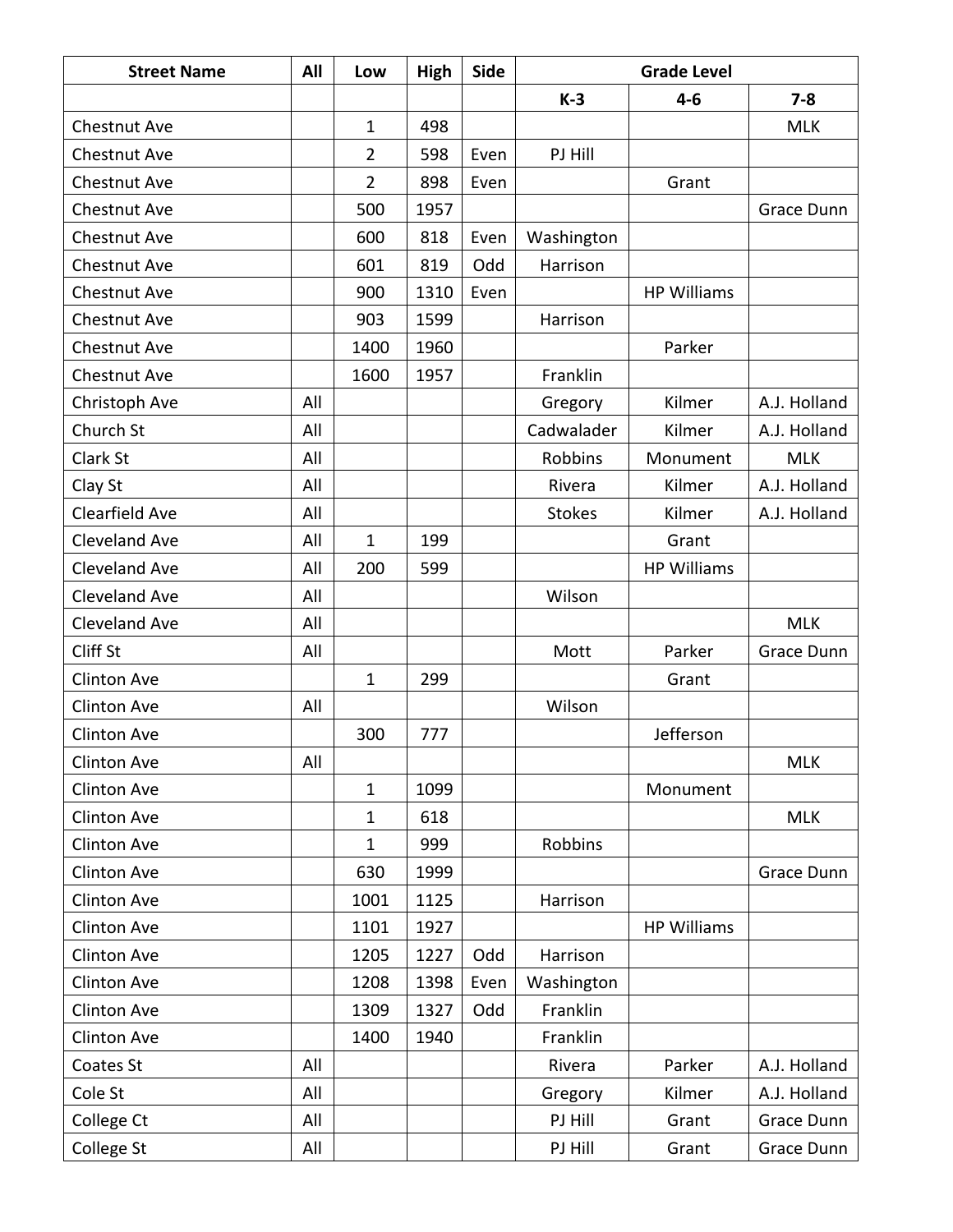| <b>Street Name</b>    | All | Low            | <b>High</b> | <b>Side</b> | <b>Grade Level</b> |                    |              |  |
|-----------------------|-----|----------------|-------------|-------------|--------------------|--------------------|--------------|--|
|                       |     |                |             |             | $K-3$              | $4 - 6$            | $7 - 8$      |  |
| <b>Colonial Ave</b>   | All |                |             |             | Cadwalader         | Kilmer             | A.J. Holland |  |
| Columbia Ave          | All |                |             |             | <b>Stokes</b>      | Kilmer             | A.J. Holland |  |
| Columbus Ave          | All |                |             |             | Robeson            | <b>HP Williams</b> | Grace Dunn   |  |
| Commerce St           | All |                |             |             | Rivera             | Monument           | A.J. Holland |  |
| Commonwealth Ave      | All |                |             |             | Robeson            | <b>HP Williams</b> | Grace Dunn   |  |
| Conrad St             | All |                |             |             | PJ Hill            | Grant              | <b>MLK</b>   |  |
| Cook Ave              |     |                |             |             | PJ Hill            | Grant              | <b>MLK</b>   |  |
| Cook Ave              |     | $\mathbf{1}$   | 115         | Odd         | PJ Hill            |                    |              |  |
| Cook Ave              |     | 117            | 199         | Odd         | PJ Hill            |                    |              |  |
| Cook Ave              |     | $\overline{2}$ | 114         | Even        | PJ Hill            |                    |              |  |
| Cook Ave              |     | 118            | 198         | Even        | Wilson             |                    |              |  |
| Cook Ave              |     | 200            | 902         |             | Robeson            |                    |              |  |
| Cook Ave              |     | 200            | 430         |             |                    | <b>HP Williams</b> |              |  |
| Cook Ave              |     | $\mathbf{1}$   | 199         |             |                    | Grant              | <b>MLK</b>   |  |
| Cook Pl               | All |                |             |             | PJ Hill            | Grant              | <b>MLK</b>   |  |
| Coolidge Ave          | All |                |             |             | Gregory            | Jefferson          | A.J. Holland |  |
| Cooper St             | All |                |             |             | Rivera             | Kilmer             | A.J. Holland |  |
| <b>Cornwall Ave</b>   | All |                |             |             | <b>Stokes</b>      | Kilmer             | A.J. Holland |  |
| <b>Cortland St</b>    | All |                |             |             | Wilson             | Jefferson          | <b>MLK</b>   |  |
| Cottage Pl            | All |                |             |             | <b>Stokes</b>      | Kilmer             | A.J. Holland |  |
| Court Dr              | All |                |             |             | Rivera             | Monument           | A.J. Holland |  |
| Cove St               | All |                |             |             | Robbins            | Monument           | Grace Dunn   |  |
| Creekview Dr          | All |                |             |             | Wilson             | Grant              | <b>MLK</b>   |  |
| Cross St              | All |                |             |             | Wilson             | Grant              | <b>MLK</b>   |  |
| <b>Culbertson Ave</b> | All |                |             |             | Robeson            | <b>HP Williams</b> | <b>MLK</b>   |  |
| <b>Cumberland Ave</b> | All |                |             |             | <b>Stokes</b>      | Kilmer             | A.J. Holland |  |
| <b>Cummings Ave</b>   |     | $\mathbf{1}$   | 199         |             | Harrison           |                    |              |  |
| <b>Cummings Ave</b>   |     | $\mathbf{1}$   | 98          |             |                    | Monument           |              |  |
| <b>Cummings Ave</b>   |     | 100            | 356         | Even        |                    | Grant              |              |  |
| <b>Cummings Ave</b>   |     | 101            | 429         | Odd         |                    | <b>HP Williams</b> |              |  |
| <b>Cummings Ave</b>   |     | 201            | 427         |             | Washington         |                    |              |  |
| <b>Cummings Ave</b>   | All |                |             |             |                    |                    | Grace Dunn   |  |
| <b>Cummings Pl</b>    | All |                |             |             | Harrison           | Monument           | Grace Dunn   |  |
| Cuyler Ave            |     | $\mathbf{1}$   | 98          |             | PJ Hill            |                    |              |  |
| Cuyler Ave            |     | $\mathbf{1}$   | 200         |             |                    | Grant              |              |  |
| Cuyler Ave            |     | 100            | 198         |             | Wilson             |                    |              |  |
| Cuyler Ave            |     | 201            | 442         |             |                    | <b>HP Williams</b> |              |  |
| Cuyler Ave            |     | 200            | 442         |             | Robeson            |                    |              |  |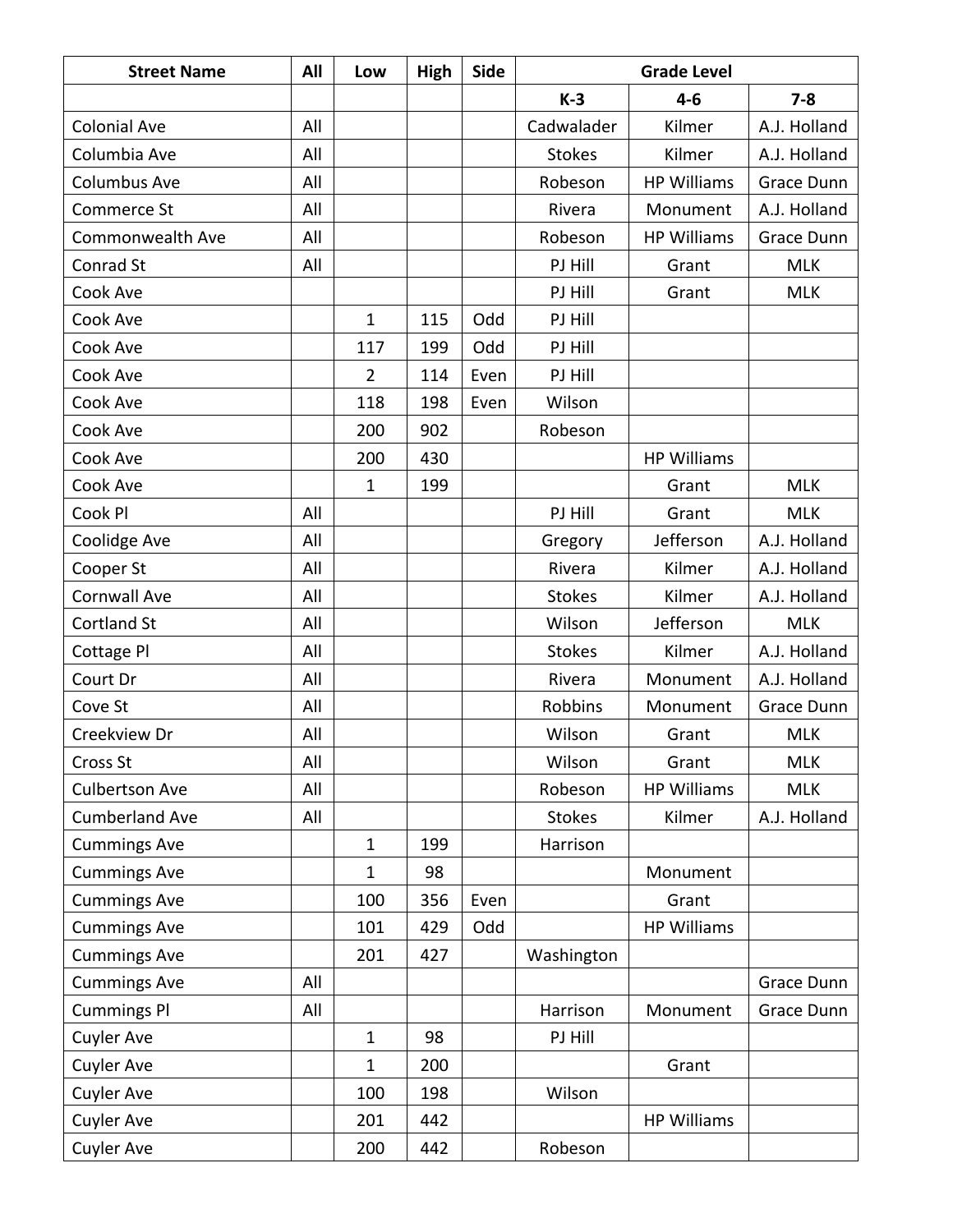| <b>Street Name</b>  | All | Low            | <b>High</b> | <b>Side</b> |               | <b>Grade Level</b> |                   |
|---------------------|-----|----------------|-------------|-------------|---------------|--------------------|-------------------|
|                     |     |                |             |             | $K-3$         | $4-6$              | $7 - 8$           |
| <b>Cuyler Ave</b>   | All |                |             |             |               |                    | <b>MLK</b>        |
| Dale St             | All |                |             |             | Gregory       | Jefferson          | A.J. Holland      |
| Davis St            | All |                |             |             | Robbins       | Monument           | Grace Dunn        |
| Daymond St          | All |                |             |             | Rivera        | Parker             | A.J. Holland      |
| Dayton St           | All |                |             |             | Franklin      | <b>HP Williams</b> | Grace Dunn        |
| Dean Ave            | All |                |             |             | <b>Stokes</b> | Kilmer             | A.J. Holland      |
| Dean Ave            | All |                |             |             | <b>Stokes</b> | Kilmer             | A.J. Holland      |
| Deklyn Ave          |     | $\mathbf{1}$   | 299         |             | Mott          |                    |                   |
| Deklyn Ave          |     | $\mathbf{1}$   | 499         |             |               | Parker             |                   |
| Deklyn Ave          |     | 300            | 611         |             | Franklin      |                    |                   |
| Deklyn Ave          |     | 501            | 620         |             |               | <b>HP Williams</b> |                   |
| Deklyn Ave          | All |                |             |             |               |                    | <b>Grace Dunn</b> |
| Delawareview Ave    | All |                |             |             | Cadwalader    | Kilmer             | A.J. Holland      |
| Delray Ave          | All |                |             |             | Wilson        | Jefferson          | <b>MLK</b>        |
| Deptcor Ln          | All |                |             |             | Wilson        | Jefferson          | <b>MLK</b>        |
| Dewey Ave           | All |                |             |             | Wilson        | Jefferson          | <b>MLK</b>        |
| Dexter St           | All |                |             |             | Columbus      | Jefferson          | <b>MLK</b>        |
| Dickinson St        | All |                |             |             | Wilson        | Jefferson          | <b>MLK</b>        |
| <b>Division St</b>  |     | $\mathbf{1}$   | 75          |             |               |                    | <b>MLK</b>        |
| <b>Division St</b>  |     | $\overline{2}$ | 598         |             |               | Grant              |                   |
| <b>Division St</b>  |     | $\mathbf{1}$   | 199         |             | PJ Hill       |                    |                   |
| <b>Division St</b>  |     | 100            | 1110        |             |               |                    | Grace Dunn        |
| <b>Division St</b>  |     | 200            | 501         |             | Washington    |                    |                   |
| <b>Division St</b>  |     | 601            | 999         | Odd         | Harrison      |                    |                   |
| <b>Division St</b>  |     | 601            | 1125        |             |               | <b>HP Williams</b> |                   |
| <b>Division St</b>  |     | 602            | 912         | Even        | Washington    |                    |                   |
| <b>Division St</b>  |     | 1002           | 1108        | <b>Both</b> | Harrison      |                    |                   |
| Dix Rd              | All |                |             |             | <b>Stokes</b> | Kilmer             | A.J. Holland      |
| Dole Aly            | All |                |             |             |               |                    | <b>MLK</b>        |
| Dresden Ave         | All |                |             |             | Franklin      | <b>HP Williams</b> | Grace Dunn        |
| Dunham St           | All |                |             |             | Gregory       | Monument           | A.J. Holland      |
| Dye St              | All |                |             |             | Robbins       | Monument           | Grace Dunn        |
| Eastburn Ave        | All |                |             |             | Wilson        | Jefferson          | <b>MLK</b>        |
| Eastfield Ave       | All |                |             |             | <b>Stokes</b> | Kilmer             | A.J. Holland      |
| Eastfield Ave       | All |                |             |             | <b>Stokes</b> | Kilmer             | A.J. Holland      |
| <b>Edgemere Ave</b> | All |                |             |             | Gregory       | Kilmer             | A.J. Holland      |
| Edgewood Ave        |     | 500            | 659         |             | Cadwalader    |                    |                   |
| Edgewood Ave        |     | 700            | 1693        |             | <b>Stokes</b> |                    |                   |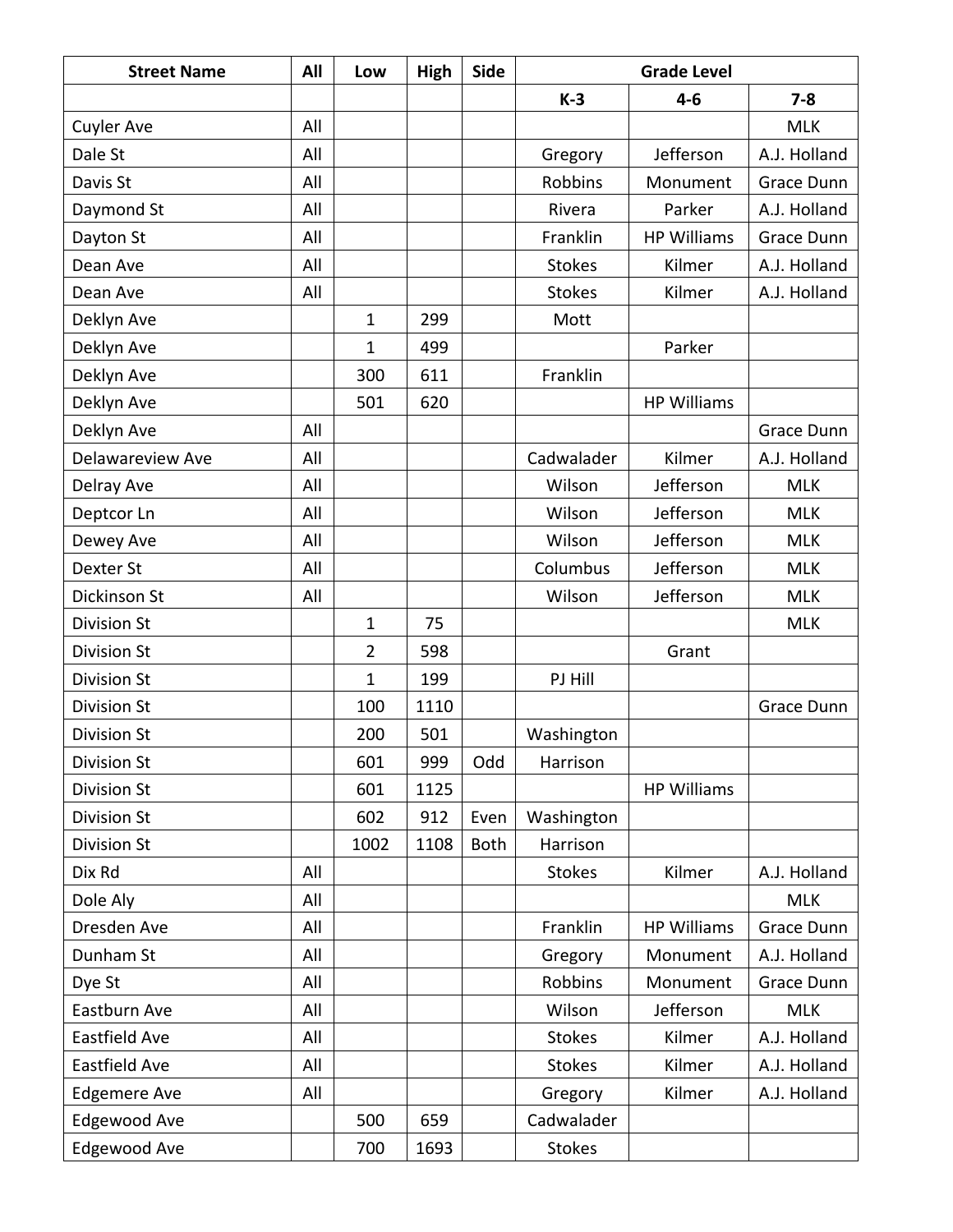| <b>Street Name</b>    | All        | Low            | <b>High</b> | <b>Side</b> |                 | <b>Grade Level</b> |                   |
|-----------------------|------------|----------------|-------------|-------------|-----------------|--------------------|-------------------|
|                       |            |                |             |             | $K-3$           | $4 - 6$            | $7 - 8$           |
| Edgewood Ave          | All        |                |             |             |                 | Kilmer             |                   |
| <b>Edgewood Ave</b>   | All        |                |             |             |                 |                    | A.J. Holland      |
| <b>Edwards Plz</b>    | All        |                |             |             | <b>Stokes</b>   | Kilmer             | A.J. Holland      |
| Eisenhower Ave        | All        |                |             |             | Gregory         | Jefferson          | A.J. Holland      |
| <b>Elizabeth Ave</b>  |            |                |             |             | Wilson          | <b>HP Williams</b> | <b>MLK</b>        |
| Elizabeth St          | All        |                |             |             | Wilson          | Grant              | <b>MLK</b>        |
| <b>Ellis Ave</b>      | All        |                |             |             | Columbus        | Jefferson          | <b>MLK</b>        |
| <b>Ellsworth Ave</b>  | All        |                |             |             | Gregory         | Kilmer             | A.J. Holland      |
| Elm St                |            | $\overline{2}$ | 16          | Even        | Mott            |                    |                   |
| Elm                   |            | $\mathbf 1$    | 19          | Odd         | Mott            |                    |                   |
| Elm St                |            | 30             | 98          | Even        | Harrison        |                    |                   |
| Elm St                |            | 31             | 99          | Odd         | Franklin        |                    |                   |
| Elm St                |            | 100            | 398         |             | Harrison        |                    |                   |
| Elm St                | All        |                |             |             |                 | Parker             |                   |
| Elm St                | All        |                |             |             |                 |                    | Grace Dunn        |
| Elmer St              | All        |                |             |             | Robbins         | Monument           | <b>MLK</b>        |
| <b>Elmhurst Ave</b>   | All        |                |             |             | <b>Stokes</b>   | Kilmer             | A.J. Holland      |
| <b>Emmett Ave</b>     | All        |                |             |             | Robeson         | <b>HP Williams</b> | <b>Grace Dunn</b> |
| <b>Emory Ave</b>      |            | $\mathbf{1}$   | 199         |             | Robbins         |                    |                   |
| <b>Emory Ave</b>      |            | 1              | 250         |             |                 | Monument           |                   |
| <b>Emory Ave</b>      |            | 201            | 299         |             | Harrison        |                    |                   |
| <b>Emory Ave</b>      |            | 301            | 559         |             | Washington      |                    |                   |
| <b>Emory Ave</b>      |            | 301            | 560         |             |                 | Grant              |                   |
| <b>Emory Ave</b>      | All        |                |             |             |                 |                    | Grace Dunn        |
| <b>Enterprise Ave</b> | All        |                |             |             | Wilson          | Jefferson          | <b>MLK</b>        |
| Ernie Kovacs Pl       | All        |                |             |             | Rivera          | Kilmer             | A.J. Holland      |
| <b>Escher St</b>      | All        |                |             |             | Wilson          | Jefferson          | <b>MLK</b>        |
| Euclid Ave            | All        |                |             |             | PJ Hill         | Grant              | <b>MLK</b>        |
| Evans Ave             | All        |                |             |             | Columbus        | Jefferson          | <b>MLK</b>        |
| <b>Evergreen Ave</b>  | <b>All</b> |                |             |             | <b>Columbus</b> | <b>Jefferson</b>   | <b>MLK</b>        |
| <b>Ewing St</b>       | All        |                |             |             | Wilson          | Grant              | <b>MLK</b>        |
| <b>Exton Ave</b>      | All        |                |             |             | Gregory         | Kilmer             | A.J. Holland      |
| <b>Faircrest Ave</b>  | All        |                |             |             | PJ Hill         | Grant              | <b>MLK</b>        |
| <b>Fairmount Ave</b>  | All        |                |             |             | Robeson         | <b>HP Williams</b> | Grace Dunn        |
| Fairway Dr            | All        |                |             |             | Gregory         | Kilmer             | A.J. Holland      |
| Farragut Ave          |            | $\mathbf{1}$   | 499         |             | Robeson         |                    |                   |
| <b>Farragut Ave</b>   |            | 500            | 699         |             | Wilson          |                    |                   |
| Farragut Ave          | All        |                |             |             |                 | <b>HP Williams</b> | <b>MLK</b>        |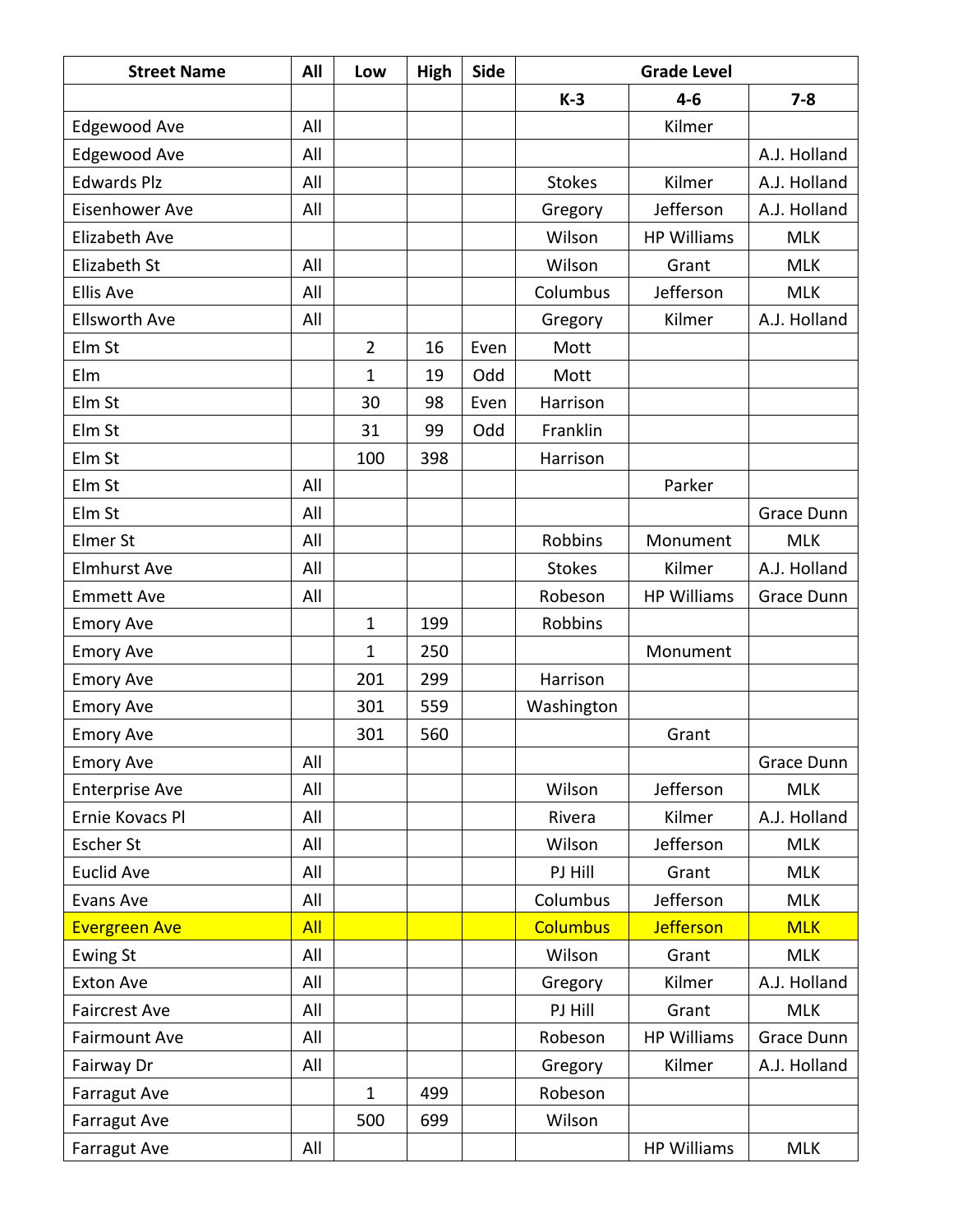| <b>Street Name</b>    | All | Low            | <b>High</b> | Side |               | <b>Grade Level</b> |              |
|-----------------------|-----|----------------|-------------|------|---------------|--------------------|--------------|
|                       |     |                |             |      | $K-3$         | $4 - 6$            | $7 - 8$      |
| Father Armondo Pl     | All |                |             |      | Mott          | Parker             | Grace Dunn   |
| <b>Federal St</b>     | All |                |             |      | Rivera        | Parker             | A.J. Holland |
| Feeder St             | All |                |             |      | Rivera        | Monument           | A.J. Holland |
| Feeder St             | All |                |             |      | Rivera        | Monument           | A.J. Holland |
| Fell St               | All |                |             |      | Columbus      | Grant              | <b>MLK</b>   |
| Ferry St              | All |                |             |      | Rivera        | Parker             | A.J. Holland |
| <b>Fillmore Ave</b>   | All |                |             |      | Wilson        | Jefferson          | <b>MLK</b>   |
| Fire House Rd         | All |                |             |      | <b>Stokes</b> | Kilmer             | A.J. Holland |
| Firth St              | All |                |             |      | Wilson        | Jefferson          | <b>MLK</b>   |
| <b>Fisher Pl</b>      | All |                |             |      | Cadwalader    | Kilmer             | A.J. Holland |
| <b>Fisher Pl</b>      | All |                |             |      | Cadwalader    | Kilmer             | A.J. Holland |
| Forrest St            | All |                |             |      | PJ Hill       |                    |              |
| <b>Forrest St</b>     | All |                |             |      |               | Grant              |              |
| Forrest St            | All |                |             |      |               |                    | <b>MLK</b>   |
| Forst Rd              | All |                |             |      | <b>Stokes</b> | Kilmer             | A.J. Holland |
| <b>Fountain Ave</b>   |     | $\mathbf{1}$   | 153         | Odd  | Gregory       |                    |              |
| <b>Fountain Ave</b>   |     | $\overline{2}$ | 148         | Even | Columbus      |                    |              |
| <b>Fountain Ave</b>   | All |                |             |      |               | Jefferson          |              |
| <b>Fountain Ave</b>   | All |                |             |      |               |                    | A.J. Holland |
| <b>Fowler St</b>      | All |                |             |      | Gregory       | Kilmer             | A.J. Holland |
| Franklin St           |     | $\mathbf{1}$   | 675         |      |               | Grant              |              |
| Franklin St           |     | $\mathbf{1}$   | 299         |      | PJ Hill       |                    |              |
| Franklin St           |     | 1              | 199         |      |               |                    | <b>MLK</b>   |
| Franklin St           |     | 200            | 1170        |      |               |                    | Grace Dunn   |
| Franklin St           |     | 300            | 677         |      | Washington    |                    |              |
| Franklin St           |     | 700            | 1170        |      | Franklin      |                    |              |
| Franklin St           |     | 701            | 1170        |      |               | <b>HP Williams</b> |              |
| <b>Frazier Street</b> | All |                |             |      | Gregory       | Jefferson          | A.J. Holland |
| Freeman Ln            | All |                |             |      | PJ Hill       | Grant              | <b>MLK</b>   |
| Front St              | All |                |             |      | Rivera        | Kilmer             | A.J. Holland |
| <b>Front St</b>       | All |                |             |      | Cadwalader    | Kilmer             | A.J. Holland |
| Fuld St               | All |                |             |      | Columbus      | Jefferson          | <b>MLK</b>   |
| <b>Fulton St</b>      | All |                |             |      | Robbins       | Monument           | Grace Dunn   |
| Furman St             | All |                |             |      | Rivera        | Parker             | A.J. Holland |
| Gardner Ave           | All |                |             |      | <b>Stokes</b> | Kilmer             | A.J. Holland |
| Garfield Ave          |     | $\mathbf{1}$   | 199         |      |               | Grant              |              |
| Garfield Ave          |     | 201            | 482         |      |               | <b>HP Williams</b> |              |
| Garfield Ave          | All |                |             |      | Wilson        |                    |              |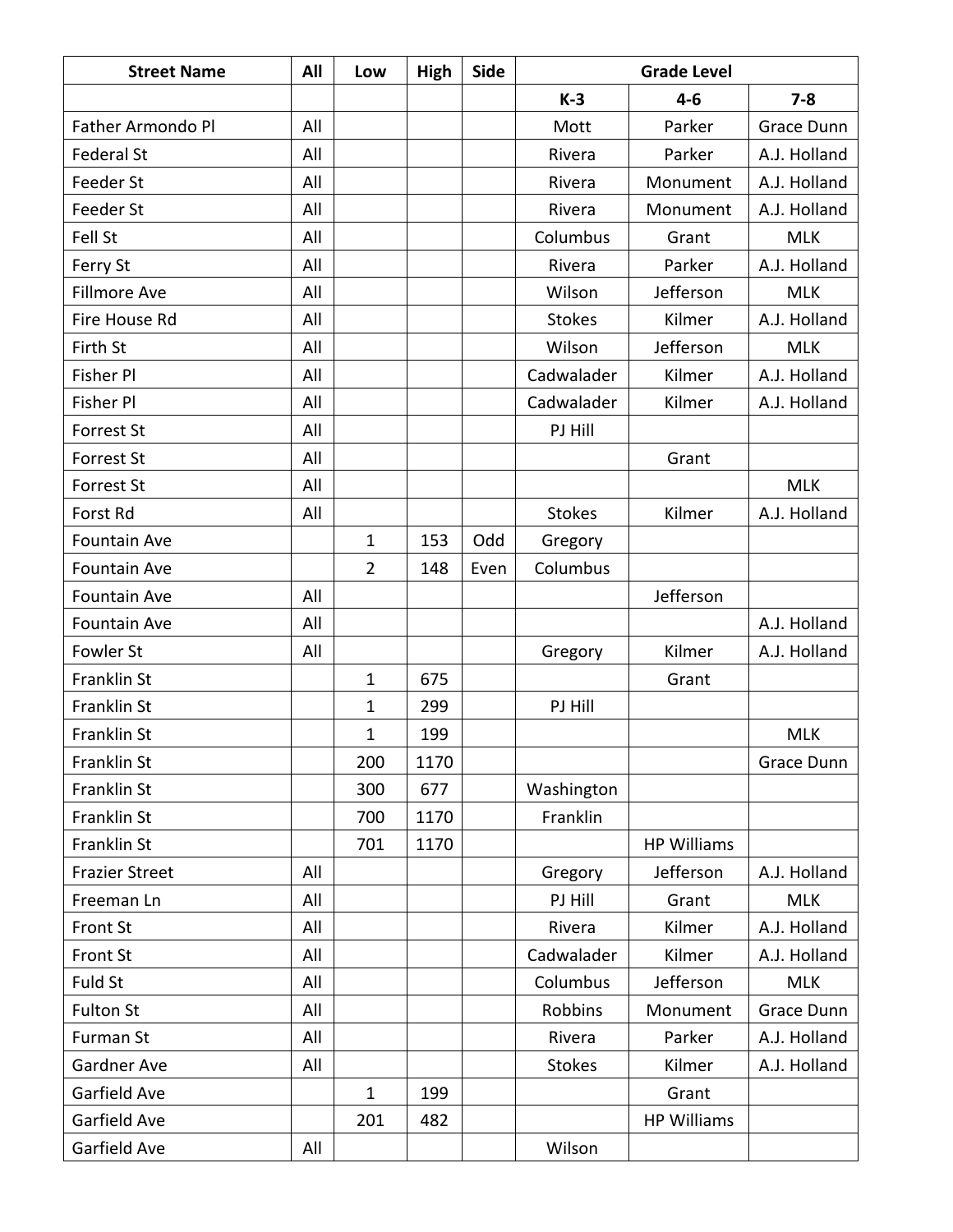| <b>Street Name</b>        | All | Low          | High | <b>Side</b> | <b>Grade Level</b> |                    |              |
|---------------------------|-----|--------------|------|-------------|--------------------|--------------------|--------------|
|                           |     |              |      |             | $K-3$              | $4 - 6$            | $7 - 8$      |
| Garfield Ave              | All |              |      |             |                    |                    | <b>MLK</b>   |
| <b>General Greene Ave</b> | All |              |      |             | Cadwalader         | Kilmer             | A.J. Holland |
| Genesee St                |     | 100          | 350  |             | Robbins            |                    |              |
| Genesee St                |     | 101          | 499  |             |                    | Monument           |              |
| Genesee St                |     | 400          | 650  |             | Harrison           |                    |              |
| Genesee St                |     | 501          | 1328 |             |                    | <b>HP Williams</b> |              |
| Genesee St                |     | 700          | 1350 |             | Franklin           |                    |              |
| Genesee St                | All |              |      |             |                    |                    | Grace Dunn   |
| George St                 | All |              |      |             | Columbus           | Jefferson          | A.J. Holland |
| <b>Girard Ave</b>         | All |              |      |             | Wilson             | Jefferson          | <b>MLK</b>   |
| <b>Gladstone Ave</b>      |     | 301          | 399  |             | Robeson            |                    |              |
| <b>Gladstone Ave</b>      |     | 400          | 700  |             | Wilson             |                    |              |
| <b>Gladstone Ave</b>      | All |              |      |             |                    | <b>HP Williams</b> |              |
| <b>Gladstone Ave</b>      | All |              |      |             |                    |                    | <b>MLK</b>   |
| Glenwood Ave              | All |              |      |             | <b>Stokes</b>      | Kilmer             | A.J. Holland |
| Gordon Ave                | All |              |      |             | Gregory            | Monument           | A.J. Holland |
| Gouverneur Ave            | All |              |      |             | <b>Stokes</b>      | Kilmer             | A.J. Holland |
| Gouverneur Ave            | All |              |      |             | <b>Stokes</b>      | Kilmer             | A.J. Holland |
| <b>Grand St</b>           |     | $\mathbf{1}$ | 98   |             | Robbins            |                    |              |
| <b>Grand St</b>           |     | 1            | 599  |             |                    | Parker             |              |
| <b>Grand St</b>           |     | 101          | 350  |             | Harrison           |                    |              |
| <b>Grand St</b>           |     | 404          | 498  | Even        | Harrison           |                    |              |
| <b>Grand St</b>           |     | 401          | 499  | Odd         | Franklin           |                    |              |
| <b>Grand St</b>           |     | 500          | 924  | Even        | Franklin           |                    |              |
|                           |     | 501          | 925  | Odd         | Franklin           |                    |              |
| <b>Grand St</b>           |     | 601          | 930  |             |                    | <b>HP Williams</b> |              |
| <b>Grand St</b>           | All |              |      |             |                    |                    | Grace Dunn   |
| <b>Grant Ave</b>          | All |              |      |             | Wilson             | Grant              | <b>MLK</b>   |
| Green Pl                  | All |              |      |             | Cadwalader         | Kilmer             | A.J. Holland |
| Greenwood Ave             |     | $\mathbf{1}$ | 240  |             | Rivera             |                    |              |
| Greenwood Ave             |     | $\mathbf{1}$ | 240  |             |                    |                    | A.J. Holland |
| Greenwood Ave             |     | $\mathbf{1}$ | 240  |             |                    | Kilmer             |              |
| Greenwood Ave             |     | 410          | 547  |             | Robbins            |                    |              |
| Greenwood Ave             |     | 300          | 514  |             |                    | Monument           |              |
| Greenwood Ave             |     | 300          | 1506 |             |                    |                    | <b>MLK</b>   |
| Greenwood Ave             |     | 601          | 999  |             | PJ Hill            |                    |              |
| Greenwood Ave             |     | 600          | 799  | <b>Both</b> |                    | Grant              |              |
| Greenwood Ave             |     | 800          | 1510 | Even        |                    | Grant              |              |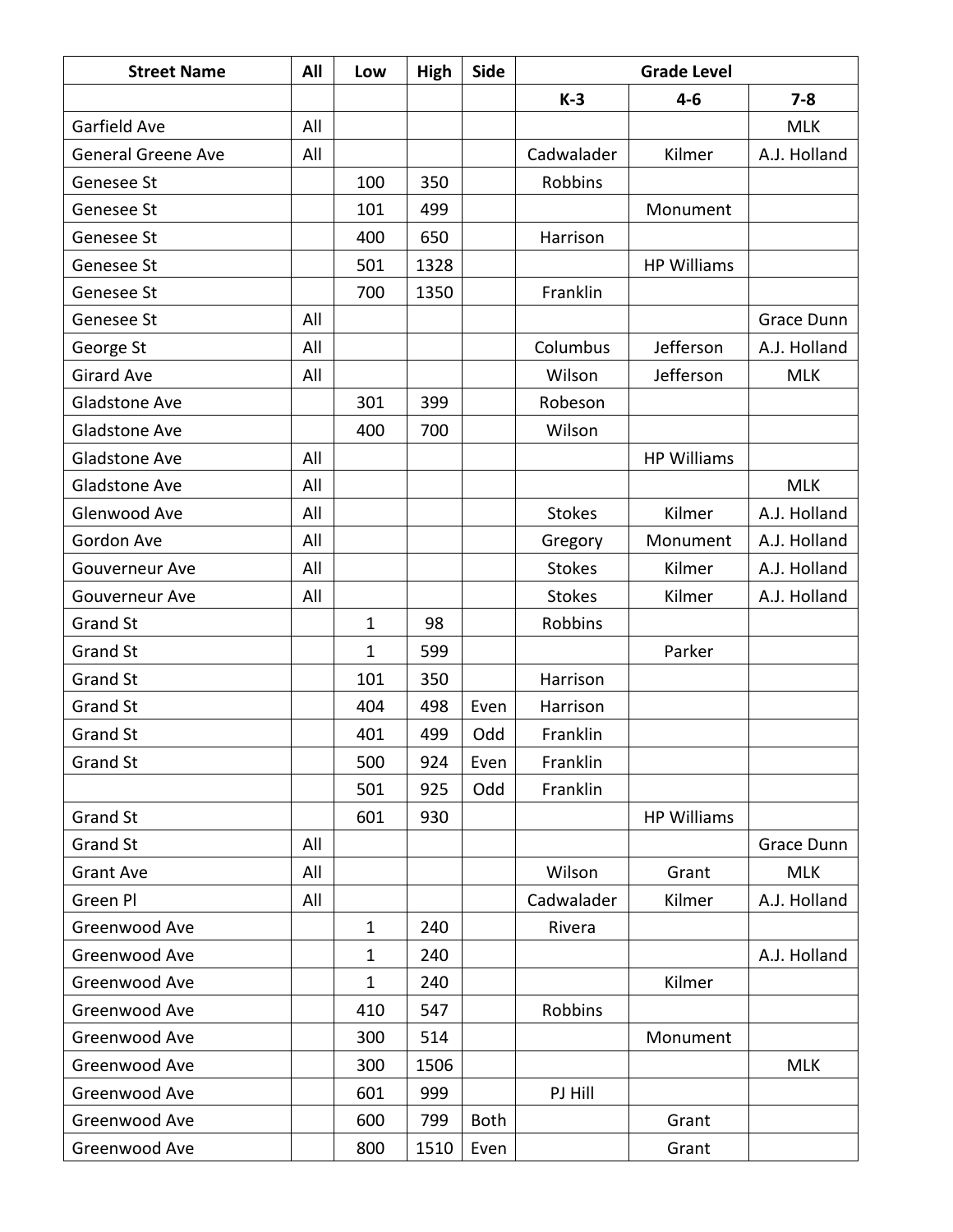| <b>Street Name</b>  | All | Low            | <b>High</b> | Side |                | <b>Grade Level</b> |                   |  |  |
|---------------------|-----|----------------|-------------|------|----------------|--------------------|-------------------|--|--|
|                     |     |                |             |      | $K-3$          | $4 - 6$            | $7 - 8$           |  |  |
| Greenwood Ave       |     | 801            | 939         | Odd  |                | <b>HP Williams</b> |                   |  |  |
| Greenwood Ave       |     | 1000           | 1510        |      | Wilson         |                    |                   |  |  |
| <b>Hamilton Ave</b> |     | $\mathbf{1}$   | 98          |      | Rivera         | Parker             | Holland           |  |  |
| <b>Hamilton Ave</b> |     | 100            | 380         |      | <b>Robbins</b> |                    |                   |  |  |
| <b>Hamilton Ave</b> |     | 100            | <b>399</b>  |      |                | <b>Monument</b>    |                   |  |  |
| <b>Hamilton Ave</b> |     | 600            | 1328        | Even |                |                    | <b>MLK</b>        |  |  |
| <b>Hamilton Ave</b> |     | 101            | 551         |      |                |                    | <b>MLK</b>        |  |  |
| <b>Hamilton Ave</b> |     | 400            | 551         |      |                | Grant              |                   |  |  |
| <b>Hamilton Ave</b> |     | 401            | 551         | Odd  | PJ Hill        |                    |                   |  |  |
| <b>Hamilton Ave</b> |     | 600            | 1200        |      |                | <b>HP Williams</b> |                   |  |  |
| <b>Hamilton Ave</b> |     | 1201           | 1328        |      |                | <b>HP Williams</b> |                   |  |  |
| <b>Hamilton Ave</b> |     | 601            | <b>1199</b> | Odd  |                |                    | <b>Grace Dunn</b> |  |  |
| <b>Hamilton Ave</b> |     | 600            | 1200        |      | Robeson        |                    |                   |  |  |
| <b>Hamiton Ave</b>  |     | 1201           | 1328        |      | <b>Wilson</b>  |                    |                   |  |  |
| Hampton Ave         | All |                |             |      | PJ Hill        | Grant              | <b>MLK</b>        |  |  |
| Hancock St          | All |                |             |      | Mott           | Parker             | <b>Grace Dunn</b> |  |  |
| Hanford Pl          | All |                |             |      | PJ Hill        | Grant              | <b>MLK</b>        |  |  |
| Hanover St          | All |                |             |      | Rivera         | Monument           | A.J. Holland      |  |  |
| Hanover St          |     | $\mathbf{1}$   | 60          |      |                | Monument           |                   |  |  |
| Hanover St          |     | 100            | 500         |      |                | Kilmer             |                   |  |  |
| Hanover St          | All |                |             |      | Cadwalader     |                    |                   |  |  |
| Hanover St          | All |                |             |      |                |                    | A.J. Holland      |  |  |
| Harding St          | All |                |             |      | Franklin       | Parker             | <b>Grace Dunn</b> |  |  |
| Harris Ave          | All |                |             |      | Columbus       | Jefferson          | A.J. Holland      |  |  |
| Hart Ave            | All |                |             |      | Wilson         | Jefferson          | <b>MLK</b>        |  |  |
| Hayes Ave           | All |                |             |      | Gregory        | Kilmer             | A.J. Holland      |  |  |
| <b>Heil Ave</b>     | All |                |             |      | Columbus       | Jefferson          | <b>MLK</b>        |  |  |
| Herman St           | All |                |             |      | Wilson         | Grant              | <b>MLK</b>        |  |  |
| Hermitage Ave       |     | $\mathbf{1}$   | 419         | Odd  | <b>Stokes</b>  |                    |                   |  |  |
| Hermitage Ave       |     | $\overline{2}$ | 30          | Even | Cadwalader     |                    |                   |  |  |
| Hermitage Ave       |     | 404            | 512         | Even | Gregory        |                    |                   |  |  |
| Hermitage Ave       |     | 501            | 519         | Odd  | Gregory        |                    |                   |  |  |
| Hermitage Ave       | All |                |             |      |                | Kilmer             |                   |  |  |
| Hermitage Ave       | All |                |             |      |                |                    | A.J. Holland      |  |  |
| Hermitage Ave       |     | 37             | 80          | Odd  | Cadwalader     |                    |                   |  |  |
| Hermitage Ave       |     | 38             | 80          | Even | <b>Stokes</b>  |                    |                   |  |  |
| Hermitage Ave       | All |                |             |      |                | Kilmer             |                   |  |  |
| Hermitage Ave       | All |                |             |      |                |                    | A.J. Holland      |  |  |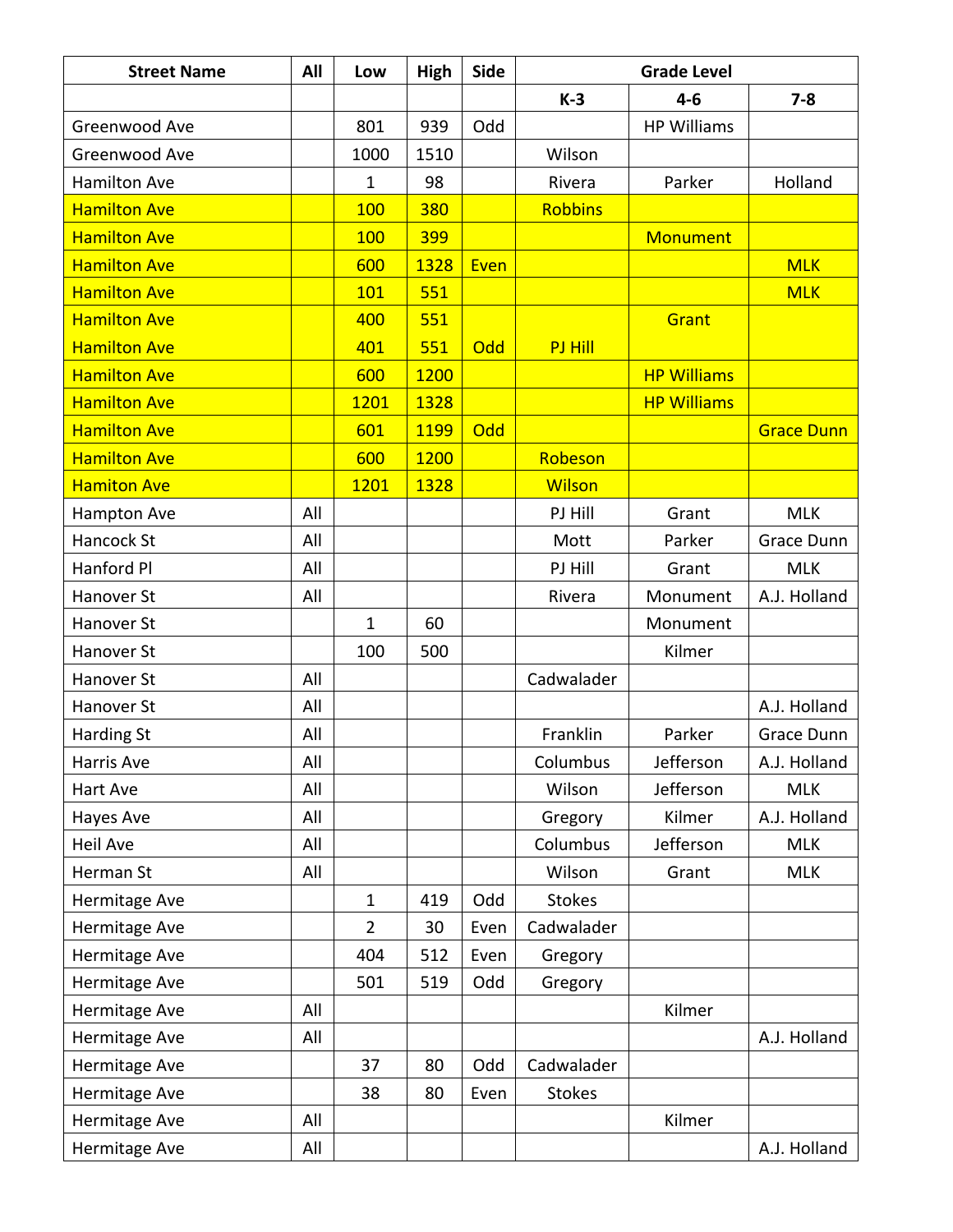| <b>Street Name</b>   | All | Low            | <b>High</b> | <b>Side</b> | <b>Grade Level</b> |                    |                   |  |
|----------------------|-----|----------------|-------------|-------------|--------------------|--------------------|-------------------|--|
|                      |     |                |             |             | $K-3$              | $4 - 6$            | $7 - 8$           |  |
| <b>Hewitt St</b>     |     | $\mathbf{1}$   | 140         |             | Harrison           |                    |                   |  |
| <b>Hewitt St</b>     |     | 1              | 36          |             |                    | Monument           |                   |  |
| <b>Hewitt St</b>     |     | 101            | 406         |             |                    | <b>HP Williams</b> |                   |  |
| <b>Hewitt St</b>     |     | 200            | 410         |             | Washington         |                    |                   |  |
| <b>Hewitt St</b>     | All |                |             |             |                    |                    | Grace Dunn        |  |
| High St              | All |                |             |             | Robbins            | Monument           | <b>MLK</b>        |  |
| <b>Highland Ave</b>  | All |                |             |             | <b>Stokes</b>      | Kilmer             | A.J. Holland      |  |
| <b>Hillcrest Ave</b> | All |                |             |             |                    | Kilmer             |                   |  |
| <b>Hillcrest Ave</b> | A;; |                |             |             |                    |                    | A.J. Holland      |  |
| <b>Hillcrest Ave</b> | All |                |             |             | <b>Stokes</b>      |                    |                   |  |
| <b>Hillside Ave</b>  | All |                |             |             | Columbus           | Jefferson          | <b>MLK</b>        |  |
| <b>Hilton St</b>     | All |                |             |             | Robeson            | <b>HP Williams</b> | <b>Grace Dunn</b> |  |
| Hilvista Blvd        | All |                |             |             | <b>Stokes</b>      | Kilmer             | A.J. Holland      |  |
| <b>Hobart Ave</b>    | All |                |             |             | Wilson             | <b>HP Williams</b> | <b>MLK</b>        |  |
| <b>Hoffman Ave</b>   |     | $\overline{1}$ | 499         |             |                    | <b>Kilmer</b>      |                   |  |
| <b>Hoffman Ave</b>   |     | $\overline{1}$ | 42          |             | <b>Stokes</b>      |                    |                   |  |
| <b>Hoffman Ave</b>   |     | 44             | 830         | Even        | <b>Stokes</b>      |                    |                   |  |
| <b>Hoffman Ave</b>   |     | 43             | 829         | Odd         | Gregory            |                    |                   |  |
| <b>Hoffman Ave</b>   |     | 500            | 830         |             |                    | <b>Jefferson</b>   |                   |  |
| Hoffman Ave          | All |                |             |             |                    |                    | A.J. Holland      |  |
| <b>Holland Ave</b>   | All |                |             |             | Rivera             | Monument           | A.J. Holland      |  |
| Hollywood Ave        | All |                |             |             | Robbins            | Monument           | <b>MLK</b>        |  |
| Homan Ave            | All |                |             |             | <b>Stokes</b>      | Kilmer             | A.J. Holland      |  |
| Home Ave             |     | $\mathbf 1$    | 555         | Odd         | Mott               |                    |                   |  |
| Home Ave             |     | $\overline{2}$ | 166         | Even        | Mott               |                    |                   |  |
| Home Ave             |     | 180            | 284         | Even        | Harrison           |                    |                   |  |
| Home Ave             |     | 302            | 550         | Even        | Franklin           |                    |                   |  |
| Home Ave             | All |                |             |             |                    | Parker             |                   |  |
| Home Ave             | All |                |             |             |                    |                    | Grace Dunn        |  |
| Hope Ln              | All |                |             |             | Gregory            | Monument           | A.J. Holland      |  |
| Horseshoe Ln         | All |                |             |             | <b>Stokes</b>      | Kilmer             | A.J. Holland      |  |
| Houghton Ave         | All |                |             |             | Wilson             | Jefferson          | <b>MLK</b>        |  |
| <b>Howard St</b>     | All |                |             |             | Mott               | Parker             | Grace Dunn        |  |
| <b>Howell St</b>     | All |                |             |             | Franklin           | <b>HP Williams</b> | Grace Dunn        |  |
| <b>Howell St</b>     | All |                |             |             | Franklin           | <b>HP Williams</b> | Grace Dunn        |  |
| Hudson St            |     | $\mathbf{1}$   | 899         |             |                    | Monument           |                   |  |
| Hudson St            |     | $\mathbf{1}$   | 499         |             |                    |                    | <b>MLK</b>        |  |
| Hudson St            |     | 500            | 554         |             |                    |                    | Grace Dunn        |  |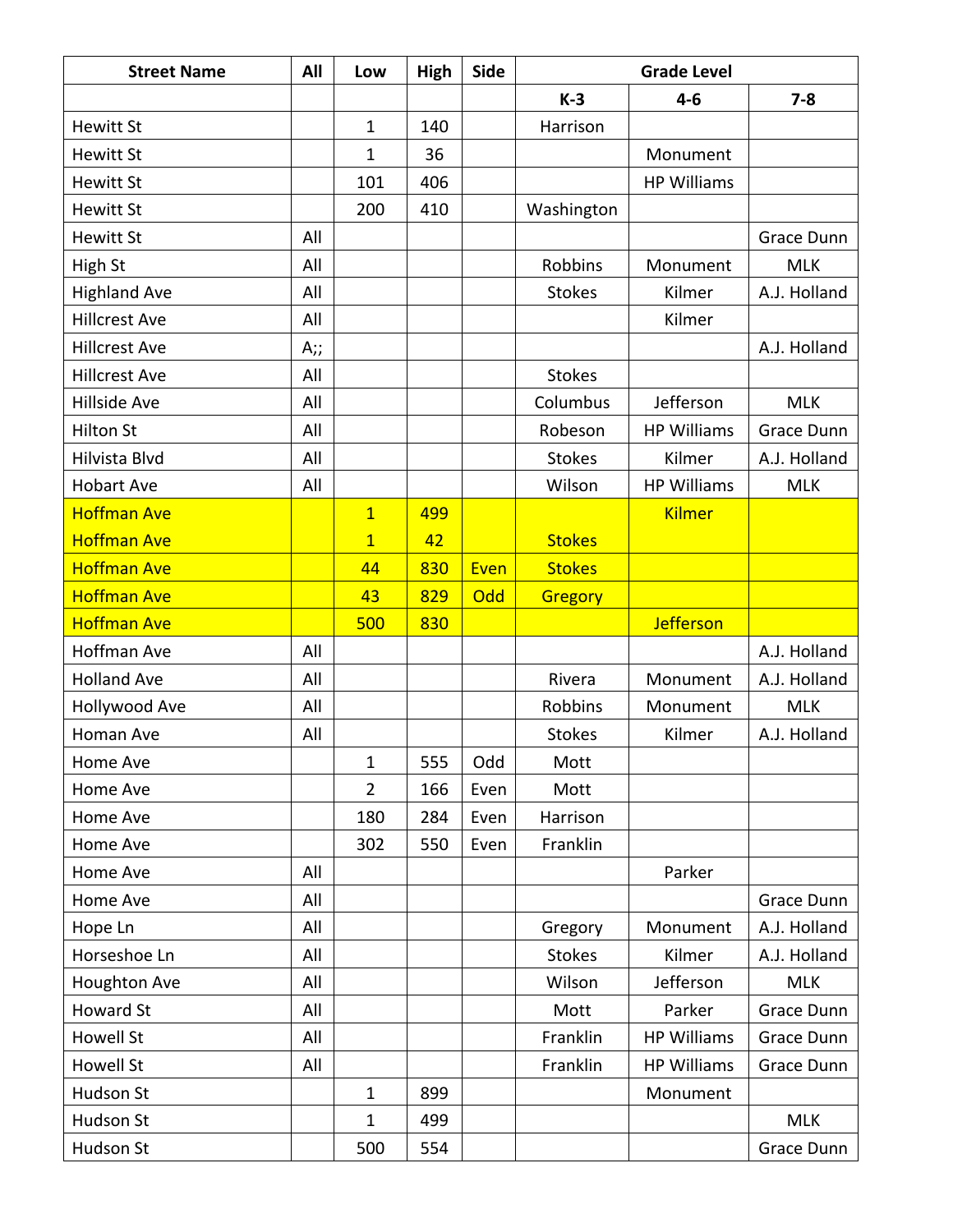| <b>Street Name</b> | All | Low            | <b>High</b> | Side | <b>Grade Level</b> |                    |                   |
|--------------------|-----|----------------|-------------|------|--------------------|--------------------|-------------------|
|                    |     |                |             |      | $K-3$              | $4 - 6$            | $7 - 8$           |
| Hudson St          |     | 900            | 1020        |      |                    | Parker             |                   |
| <b>Hudson St</b>   |     |                |             |      | Robbins            |                    |                   |
| <b>Huff Ave</b>    |     | 101            | 241         |      | <b>Stokes</b>      |                    |                   |
| <b>Huff Ave</b>    |     | 104            | 204         | Even |                    | Jefferson          |                   |
| <b>Huff Ave</b>    |     | 201            | 249         | Odd  |                    | Kilmer             |                   |
| <b>Huff Ave</b>    | All |                |             |      |                    |                    | A.J. Holland      |
| Humboldt St        | All |                |             |      | Gregory            | Monument           | A.J. Holland      |
| Huntsinger Dr      | All |                |             |      | <b>Stokes</b>      | Kilmer             | A.J. Holland      |
| Hurley St          | All |                |             |      | Wilson             | Jefferson          | <b>MLK</b>        |
| Imperial Ct        | All |                |             |      | Wilson             | Grant              | <b>MLK</b>        |
| Independence Ln    | All |                |             |      | Gregory            |                    |                   |
| Independence Ln    | All |                |             |      |                    | Jefferson          |                   |
| Independence Ln    | All |                |             |      |                    | Kilmer             |                   |
| Independence Ln    | All |                |             |      |                    |                    | A.J. Holland      |
| <b>Indiana Ave</b> | All |                |             |      | Columbus           | Jefferson          | <b>MLK</b>        |
| Ingham Ave         | All |                |             |      | Columbus           | Jefferson          | <b>MLK</b>        |
| Ingleton St        | All |                |             |      | Rivera             | Parker             | Grace Dunn        |
| Iron Works Way     | All |                |             |      | Rivera             | Parker             | A.J. Holland      |
| Ivy Ct             | All |                |             |      | <b>Stokes</b>      | Kilmer             | A.J. Holland      |
| Ivy Ln             | All |                |             |      | <b>Stokes</b>      | Kilmer             | A.J. Holland      |
| Jackson St         | All |                |             |      | Rivera             | Kilmer             | A.J. Holland      |
| Jarvis Pl          | All |                |             |      | Gregory            | Kilmer             | A.J. Holland      |
| Jennett St         | All |                |             |      | Columbus           | Jefferson          | A.J. Holland      |
| Jersey St          | All |                |             |      | Mott               | Parker             | <b>Grace Dunn</b> |
| Kafer St           |     | $\overline{2}$ | 12          |      | Cadwalader         |                    |                   |
| Kafer St           |     | 15             | 25          |      | Gregory            |                    |                   |
| Kafer St           | All |                |             |      |                    | Kilmer             | A.J. Holland      |
| Kearney Ave        | All |                |             |      | Robeson            | <b>HP Williams</b> | Grace Dunn        |
| <b>Kelsey Ave</b>  | All |                |             |      | Gregory            | Jefferson          | A.J. Holland      |
| Kensington Ave     | All |                |             |      | <b>Stokes</b>      | Kilmer             | A.J. Holland      |
| Kent St            | All |                |             |      | PJ Hill            | Grant              | Grace Dunn        |
| Kingsbury Square   | All |                |             |      | Rivera             | Kilmer             | A.J. Holland      |
| Kirkbride Ave      |     |                |             |      | Columbus           | Jefferson          | A.J. Holland      |
| Klagg Ave          | All |                |             |      | Wilson             | Jefferson          | <b>MLK</b>        |
| Kossuth St         | All |                |             |      | Wilson             | Grant              | <b>MLK</b>        |
| Kulp St            | All |                |             |      | Gregory            | Jefferson          | A.J. Holland      |
| Lab Rd             | All |                |             |      | <b>Stokes</b>      | Kilmer             | A.J. Holland      |
| Labarre Ave        | All |                |             |      | <b>Stokes</b>      | Kilmer             | A.J. Holland      |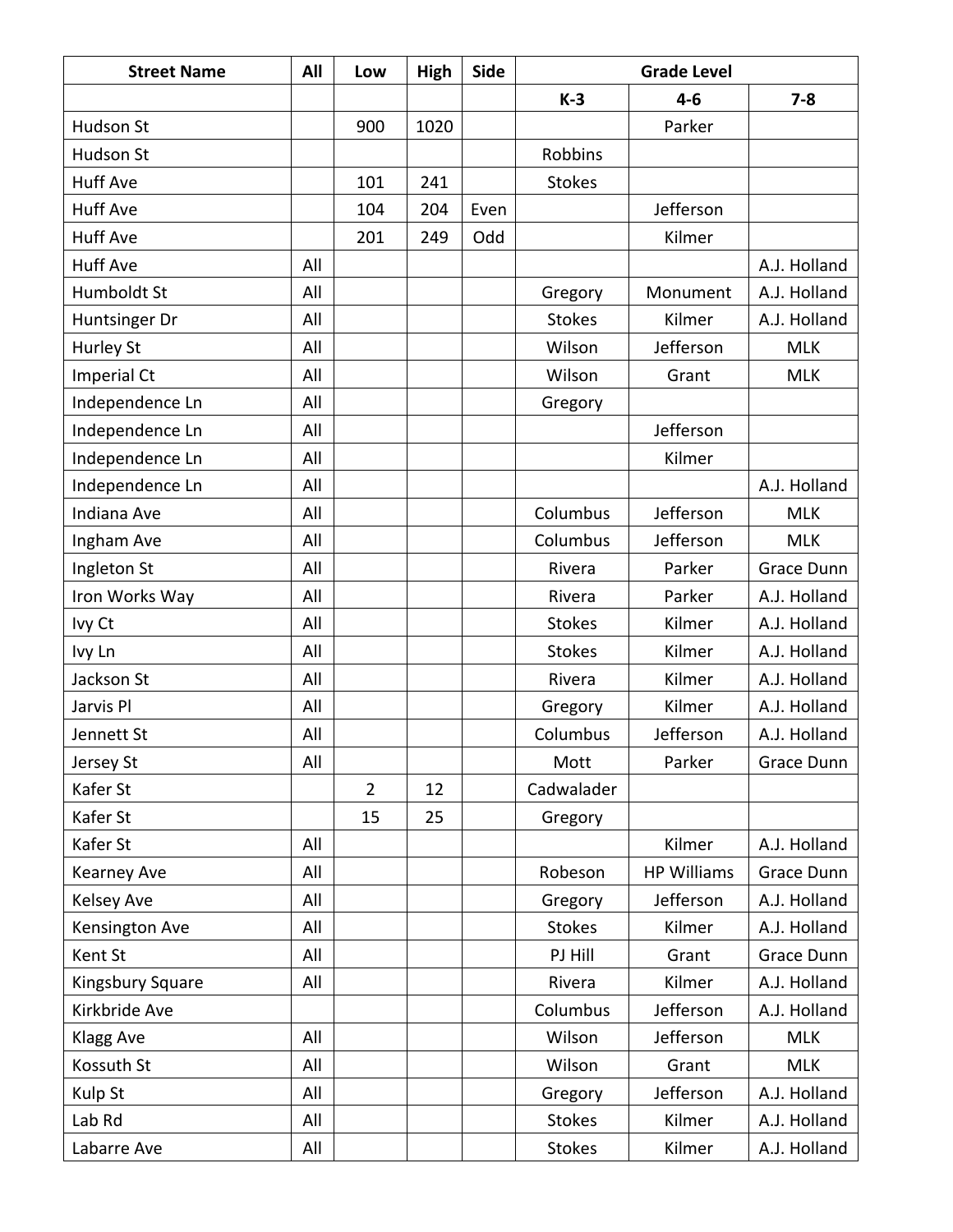| <b>Street Name</b> | All | Low            | High | <b>Side</b> |               | <b>Grade Level</b> |                   |
|--------------------|-----|----------------|------|-------------|---------------|--------------------|-------------------|
|                    |     |                |      |             | $K-3$         | $4 - 6$            | $7 - 8$           |
| Laclede Ave        | All |                |      |             | <b>Stokes</b> | Kilmer             | A.J. Holland      |
| Lafayette St       | All |                |      |             | Rivera        | Kilmer             | A.J. Holland      |
| Lafayette St       | All |                |      |             | Cadwalader    | Kilmer             | A.J. Holland      |
| Lakeside Ave       | All |                |      |             | Franklin      | <b>HP Williams</b> | <b>Grace Dunn</b> |
| Lalor St           |     | $\mathbf{1}$   | 310  |             | Mott          |                    |                   |
| Lalor St           |     | $\mathbf{1}$   | 310  | Odd         |               | Parker             |                   |
| Lalor St           | All |                |      |             |               |                    | Grace Dunn        |
| Lalor St           |     | 398            | 628  | Even        | Mott          |                    |                   |
| Lalor St           |     | 398            | 650  | Even        |               | Parker             |                   |
| Lalor St           |     | 630            | 1090 | Even        | Franklin      |                    |                   |
| Lalor St           |     | 700            | 1100 | Even        |               | <b>HP Williams</b> |                   |
| Lamberton Rd       | All |                |      |             | Mott          | Parker             | <b>Grace Dunn</b> |
| Lamberton St       |     | 237            | 900  |             | Rivera        |                    |                   |
| Lamberton St       |     | 237            | 799  |             |               |                    | A.J. Holland      |
| Lamberton St       |     | 802            | 1168 |             |               |                    | Grace Dunn        |
| Lamberton St       |     | 902            | 1172 |             | Mott          |                    |                   |
| Lamberton St       | All |                |      |             |               | Parker             |                   |
| Landing St         |     | $\overline{2}$ | 228  |             | Mott          | Parker             | <b>Grace Dunn</b> |
| Lasalle Ave        | All |                |      |             | <b>Stokes</b> | Kilmer             | A.J. Holland      |
| Laurel Ave         | All |                |      |             | <b>Stokes</b> | Kilmer             | A.J. Holland      |
| Laurel Pl          | All |                |      |             | <b>Stokes</b> | Kilmer             | A.J. Holland      |
| Lawrence St        | All |                |      |             | Wilson        | Jefferson          | <b>MLK</b>        |
| Lee Ave            | All |                |      |             | <b>Stokes</b> | Kilmer             | A.J. Holland      |
| Lenape Ave         | All |                |      |             | <b>Stokes</b> | Kilmer             | A.J. Holland      |
| Lenape Ave         | All |                |      |             | <b>Stokes</b> | Kilmer             | A.J. Holland      |
| Lenox Lane         | All |                |      |             | Mott          | Parker             | Grace Dunn        |
| Lexington St       | All |                |      |             | Rivera        | Parker             | A.J. Holland      |
| Liberty St         |     | $\mathbf{1}$   | 499  | <b>Both</b> | Franklin      |                    |                   |
| Liberty St         |     | $\mathbf{1}$   | 2116 |             |               |                    | Grace Dunn        |
| Liberty St         |     | $\mathbf{1}$   | 299  | Odd         |               | <b>HP Williams</b> |                   |
| Liberty St         |     | $\overline{2}$ | 212  | Even        |               | Parker             |                   |
| Liberty St         |     | 301            | 2116 |             |               | <b>HP Williams</b> |                   |
| Liberty St         |     | $\mathbf{1}$   | 498  |             |               | Franklin           |                   |
| Liberty St         |     | 500            | 1100 | Even        | Washington    |                    |                   |
| Liberty St         |     | 501            | 1047 | Odd         | Franklin      |                    |                   |
| Lincoln Ave        | All |                |      |             | Wilson        | Grant              | <b>MLK</b>        |
| Linwood St         | All |                |      |             | Gregory       | Kilmer             | A.J. Holland      |
| Lipton Ave         | All |                |      |             | <b>Stokes</b> | Kilmer             | A.J. Holland      |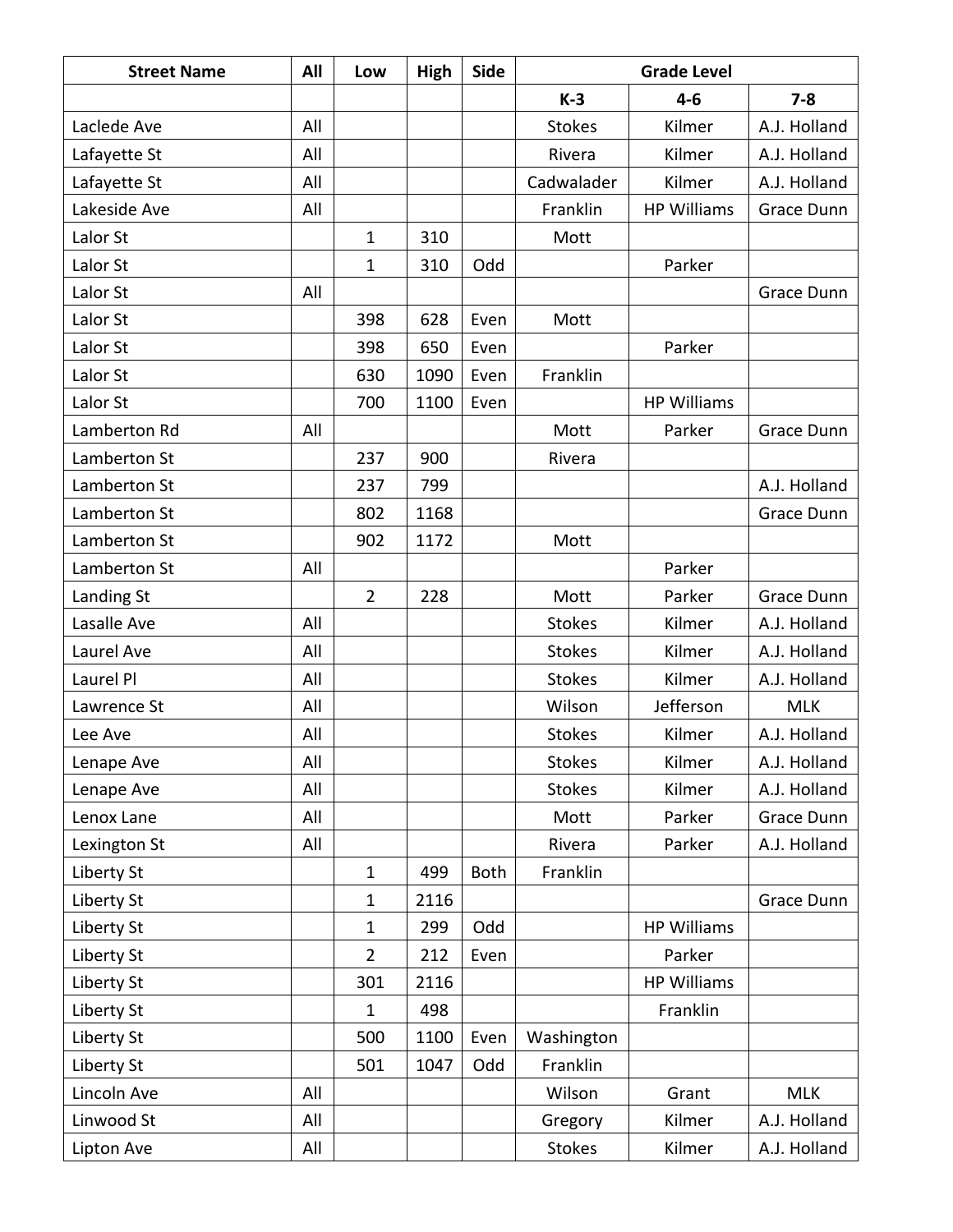| <b>Street Name</b>         | All | Low            | <b>High</b> | Side |               | <b>Grade Level</b> |                   |
|----------------------------|-----|----------------|-------------|------|---------------|--------------------|-------------------|
|                            |     |                |             |      | $K-3$         | $4 - 6$            | $7 - 8$           |
| Livingston St              | All |                |             |      | Rivera        | Kilmer             | A.J. Holland      |
| <b>Locust St</b>           | All |                |             |      | PJ Hill       | Grant              | <b>MLK</b>        |
| Logan Ave                  | All |                |             |      | Wilson        | Grant              | <b>MLK</b>        |
| Logan Ave                  |     | $\mathbf{1}$   | 229         |      |               | Grant              |                   |
| Logan Ave                  |     | 233            | 520         |      |               | <b>HP Williams</b> |                   |
| Logan Ave                  | All |                |             |      | Wilson        |                    |                   |
| Logan Ave                  | All |                |             |      |               |                    | <b>MLK</b>        |
| Lougue St                  | All |                |             |      | Rivera        | Parker             | Grace Dunn        |
| Louise Ln                  | All |                |             |      | Gregory       | Monument           | A.J. Holland      |
| Lyndale Ave                | All |                |             |      | Robeson       | <b>HP Williams</b> | <b>Grace Dunn</b> |
| M Montgomery St            | All |                |             |      | Rivera        | Monument           | A.J. Holland      |
| <b>Madison St</b>          | All |                |             |      | Robbins       | Parker             | Grace Dunn        |
| Magowan Ave                | All |                |             |      | Robbins       | Monument           | <b>MLK</b>        |
| Malone St                  | All |                |             |      | Harrison      | Parker             | <b>Grace Dunn</b> |
| Maple Ave                  | All |                |             |      | <b>Stokes</b> | Kilmer             | A.J. Holland      |
| <b>Marion St</b>           | All |                |             |      | Gregory       | Kilmer             | A.J. Holland      |
| Marquand Cir               | All |                |             |      | <b>Stokes</b> | Kilmer             | A.J. Holland      |
| Marquand Rd                | All |                |             |      | <b>Stokes</b> | Kilmer             | A.J. Holland      |
| Marshall Ct                | All |                |             |      | Robbins       | Monument           | <b>Grace Dunn</b> |
| Martin Luther King Jr Blvd |     | 400            | 504         |      | Gregory       |                    |                   |
| Martin Luther King Jr Blvd |     | 400            | 499         |      |               | Monument           |                   |
| Martin Luther King Jr Blvd |     | 400            | 532         |      |               |                    | A.J. Holland      |
| Martin Luther King Jr Blvd |     | 501            | 1280        |      |               | Jefferson          |                   |
| Martin Luther King Jr Blvd |     | 505            | 1260        |      | Columbus      |                    |                   |
| Martin Luther King Jr Blvd |     | 602            | 1285        |      |               |                    | <b>MLK</b>        |
| Mayer Ct                   | All |                |             |      | Mott          | Parker             | <b>Grace Dunn</b> |
| McCray Dr                  | All |                |             |      | <b>Stokes</b> | Kilmer             | A.J. Holland      |
| McGrae Dr                  | All |                |             |      | <b>Stokes</b> | Kilmer             | A.J. Holland      |
| <b>McKinley Ave</b>        |     | $\overline{1}$ | 99          |      | PJ Hill       |                    |                   |
| <b>McKinley Ave</b>        |     | $\overline{1}$ | 99          |      |               | Grant              |                   |
| <b>McKinley Ave</b>        |     | 300            | 398         |      | Robeson       |                    |                   |
| <b>McKinley Ave</b>        |     | 300            | 398         |      |               | <b>HP Williams</b> |                   |
| <b>McKinley Ave</b>        | All |                |             |      |               |                    | <b>MLK</b>        |
| McRae Dr                   | All |                |             |      | <b>Stokes</b> | Kilmer             | A.J. Holland      |
| McRay Dr                   | All |                |             |      | <b>Stokes</b> | Kilmer             | A.J. Holland      |
| Meade St                   | All |                |             |      | Wilson        | Jefferson          | <b>MLK</b>        |
| <b>Mechanics Ave</b>       | All |                |             |      | Wilson        | Jefferson          | <b>MLK</b>        |
| Mellon St                  | All |                |             |      | Gregory       | Jefferson          | A.J. Holland      |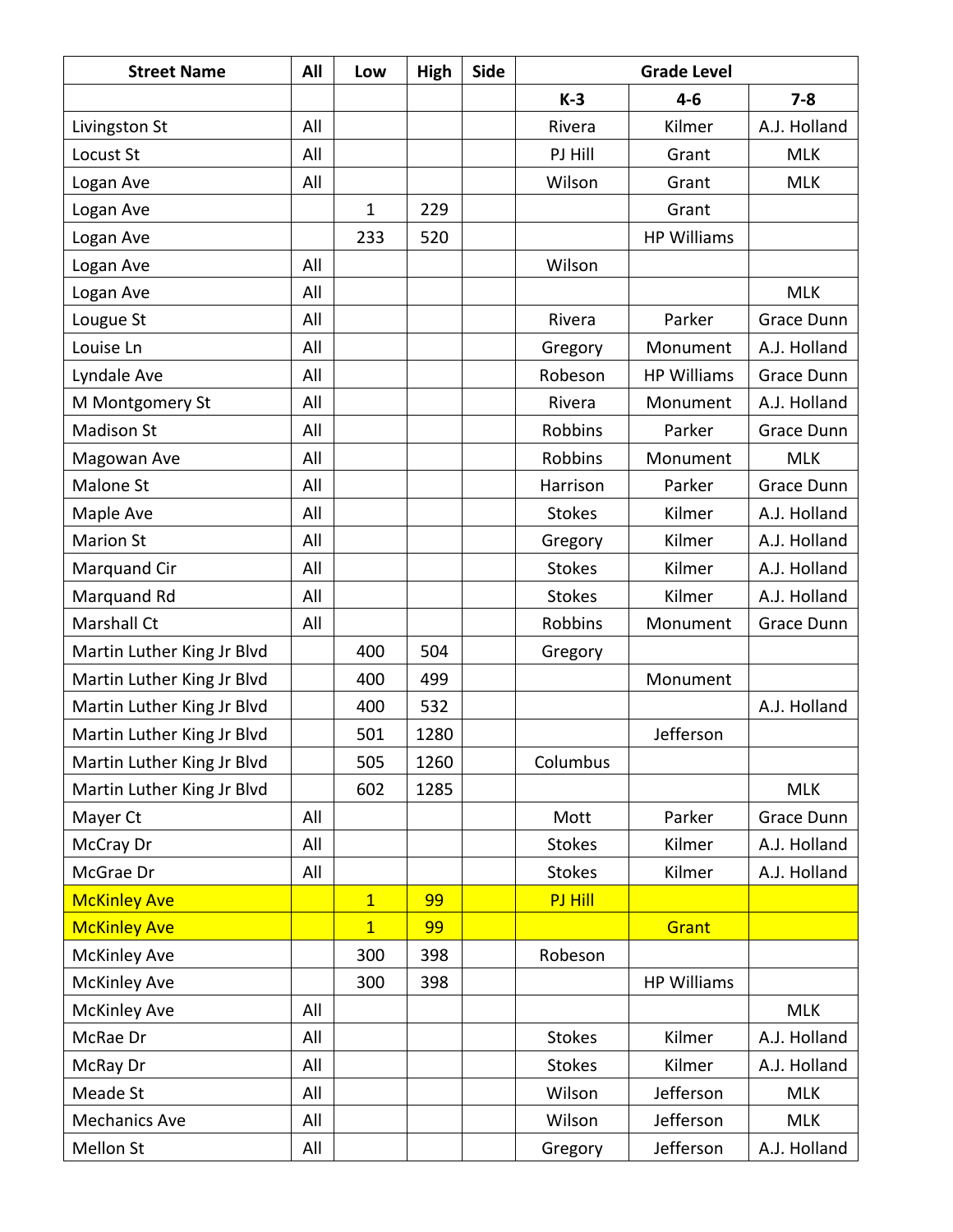| <b>Street Name</b> | All | Low            | <b>High</b> | <b>Side</b> | <b>Grade Level</b> |                    |              |  |
|--------------------|-----|----------------|-------------|-------------|--------------------|--------------------|--------------|--|
|                    |     |                |             |             | $K-3$              | $4 - 6$            | $7 - 8$      |  |
| Melrose Ave        | All |                |             |             | Robeson            | <b>HP Williams</b> | Grace Dunn   |  |
| Mercer Ct          | All |                |             |             | Robbins            | Monument           | <b>MLK</b>   |  |
| Mercer St          | All |                |             |             | Rivera             | Kilmer             | A.J. Holland |  |
| Merchant St        | All |                |             |             | Rivera             | Monument           | A.J. Holland |  |
| Meyer St           | All |                |             |             | Rivera             | Monument           | A.J. Holland |  |
| Michigan Ave       | All |                |             |             | Columbus           | Jefferson          | <b>MLK</b>   |  |
| Middle Rose St     | All |                |             |             | Columbus           | Jefferson          | <b>MLK</b>   |  |
| Midwood Ln         | All |                |             |             | <b>Stokes</b>      | Kilmer             | A.J. Holland |  |
| Mifflin St         |     | $\mathbf{1}$   | 113         |             | PJ Hill            |                    |              |  |
| Mifflin St         |     | $\mathbf 1$    | 99          |             |                    | Grant              |              |  |
| Mifflin St         |     | 201            | 599         |             | Robeson            |                    |              |  |
| Mifflin St         |     | 201            | 599         |             |                    | <b>HP Williams</b> |              |  |
| Mifflin St         | All |                |             |             |                    |                    | Grace Dunn   |  |
| Mill Rd            | All |                |             |             | <b>Stokes</b>      | Kilmer             | A.J. Holland |  |
| Miller St          | All |                |             |             | Columbus           | Jefferson          | A.J. Holland |  |
| Miller St          | All |                |             |             | Columbus           | Jefferson          | <b>MLK</b>   |  |
| Model Ave          | All |                |             |             | Wilson             | Grant              | <b>MLK</b>   |  |
| Monmouth Pl        | All |                |             |             | Wilson             | Grant              | <b>MLK</b>   |  |
| <b>Monmouth St</b> |     | $\overline{1}$ | 299         |             | <b>Wilson</b>      |                    |              |  |
| <b>Monmouth St</b> |     | 300            | 733         |             | PJ Hill            |                    |              |  |
| Monmouth St        | All |                |             |             |                    | Grant              |              |  |
| Monmouth St        | All |                |             |             |                    |                    | <b>MLK</b>   |  |
| Monroe St          | All |                |             |             | Gregory            | Monument           | A.J. Holland |  |
| Montgomery Ave     | All |                |             |             | Rivera             | Kilmer             | A.J. Holland |  |
| Montgomery Pl      | All |                |             |             | Cadwalader         | Kilmer             | A.J. Holland |  |
| Monument Pl        | All |                |             |             | Rivera             | Monument           | A.J. Holland |  |
| Moreland Ave       |     | $\mathbf{1}$   | 99          |             |                    | Jefferson          |              |  |
| Moreland Ave       |     | 200            | 229         |             |                    | Kilmer             |              |  |
| Moreland Ave       | All |                |             |             | <b>Stokes</b>      |                    |              |  |
| Moreland Ave       | All |                |             |             |                    |                    | A.J. Holland |  |
| Morningside Dr     | All |                |             |             | <b>Stokes</b>      | Kilmer             | A.J. Holland |  |
| <b>Morris Ave</b>  |     | $\overline{1}$ | 99          |             | <b>Harrison</b>    | <b>Monument</b>    |              |  |
| Morris Ave         |     | 100            | 529         |             |                    | Grant              |              |  |
| Morris Ave         |     | 450            | 500         |             |                    | <b>HP Williams</b> |              |  |
| Morris Ave         |     | 600            | 999         |             | Robeson            |                    |              |  |
| Morris Ave         | All |                |             |             |                    |                    | Grace Dunn   |  |
| Morris Ave         |     | 101            | 529         |             | Washington         |                    |              |  |
| Morris Cir         | All |                |             |             | <b>Stokes</b>      | Kilmer             | A.J. Holland |  |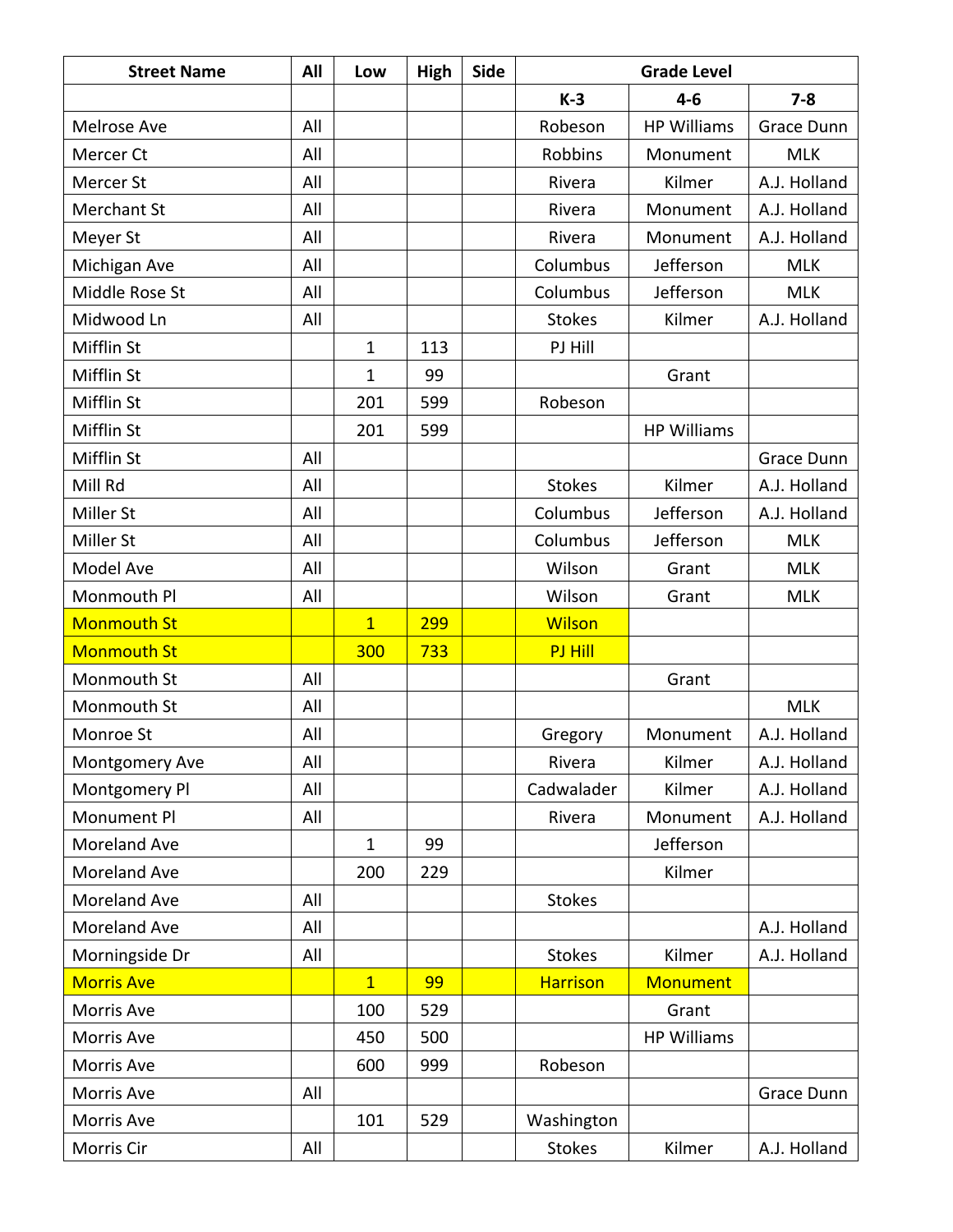| <b>Street Name</b>      | All        | Low            | High | Side | <b>Grade Level</b> |                    |                   |  |
|-------------------------|------------|----------------|------|------|--------------------|--------------------|-------------------|--|
|                         |            |                |      |      | $K-3$              | $4 - 6$            | $7 - 8$           |  |
| Mott Pl                 | All        |                |      |      | Mott               | Parker             | <b>Grace Dunn</b> |  |
| Mott St                 | All        | $\mathbf{1}$   | 239  |      |                    |                    | <b>Grace Dunn</b> |  |
| Mott St                 | All        | $\overline{2}$ | 240  |      |                    |                    | <b>MLK</b>        |  |
| Mott St                 | All        |                |      |      | Robbins            | Monument           |                   |  |
| <b>Mount Vernon Ave</b> | All        |                |      |      | <b>Stokes</b>      | Kilmer             | A.J. Holland      |  |
| Msgr Cardelia Ln        | All        |                |      |      | <b>Robbins</b>     | Monument           | <b>MLK</b>        |  |
| Muirhead Ave            | All        |                |      |      | Wilson             | Jefferson          | <b>MLK</b>        |  |
| Mulberry St             |            | 1              | 350  |      | Wilson             |                    |                   |  |
| Mulberry St             |            | 450            | 816  |      | Columbus           |                    |                   |  |
| Mulberry St             | All        |                |      |      |                    | Jefferson          |                   |  |
| Mulberry St             | <b>ALL</b> |                |      |      |                    |                    | <b>MLK</b>        |  |
| Murray St               | All        |                |      |      | Cadwalader         | Kilmer             | A.J. Holland      |  |
| Napton St               | All        |                |      |      | Robbins            | Monument           | <b>MLK</b>        |  |
| Nassau St               | All        |                |      |      | Columbus           | Jefferson          | <b>MLK</b>        |  |
| <b>Nelson St</b>        | All        |                |      |      | Gregory            | Kilmer             | A.J. Holland      |  |
| New Jersey Ave          | All        |                |      |      | Robeson            | <b>HP Williams</b> | Grace Dunn        |  |
| <b>New Rose</b>         | All        |                |      |      | Columbus           | Jefferson          | A.J. Holland      |  |
| New Warren St           | All        |                |      |      | Rivera             | Kilmer             | A.J. Holland      |  |
| New Willow St           |            |                |      |      | Columbus           | Jefferson          | A.J. Holland      |  |
| <b>New York Ave</b>     |            |                |      |      | Columbus           | Jefferson          | <b>MLK</b>        |  |
| <b>Newell Ave</b>       | All        |                |      |      | <b>Stokes</b>      | Kilmer             | A.J. Holland      |  |
| Nordacs Pl              | All        |                |      |      | <b>Stokes</b>      | Jefferson          | A.J. Holland      |  |
| Normal St               | All        |                |      |      | Wilson             | Grant              | <b>MLK</b>        |  |
| Norman Ave              | All        |                |      |      | Gregory            | Jefferson          | A.J. Holland      |  |
| Nottingham Way          | All        |                |      |      | Wilson             | Jefferson          | <b>MLK</b>        |  |
| Oak Ln                  | All        |                |      |      | <b>Stokes</b>      | Kilmer             | Grace Dunn        |  |
| Oak St                  | All        |                |      |      | Wilson             | Jefferson          | <b>MLK</b>        |  |
| Oakland St              |            | $\mathbf{1}$   | 198  |      | Gregory            |                    |                   |  |
| Oakland St              |            | 1              | 299  |      |                    | Jefferson          |                   |  |
| Oakland St              |            | 200            | 372  |      | <b>Stokes</b>      |                    |                   |  |
| Oakland St              |            | 301            | 399  |      |                    | Kilmer             |                   |  |
| Oakland St              | All        |                |      |      |                    |                    | A.J. Holland      |  |
| Ogden St                | All        |                |      |      | Wilson             | Grant              | <b>MLK</b>        |  |
| Ohio Ave                | All        |                |      |      | Columbus           | Jefferson          | <b>MLK</b>        |  |
| Old Rose St             | All        |                |      |      | Rivera             | Monument           | <b>MLK</b>        |  |
| Old Stock Ln            | All        |                |      |      | Mott               | Parker             | Grace Dunn        |  |
| Olden Ave               |            | $\mathbf{1}$   | 99   |      |                    | Grant              |                   |  |
| Olden Ave               |            | $\overline{1}$ | 51   | Odd  | PJ Hill            |                    |                   |  |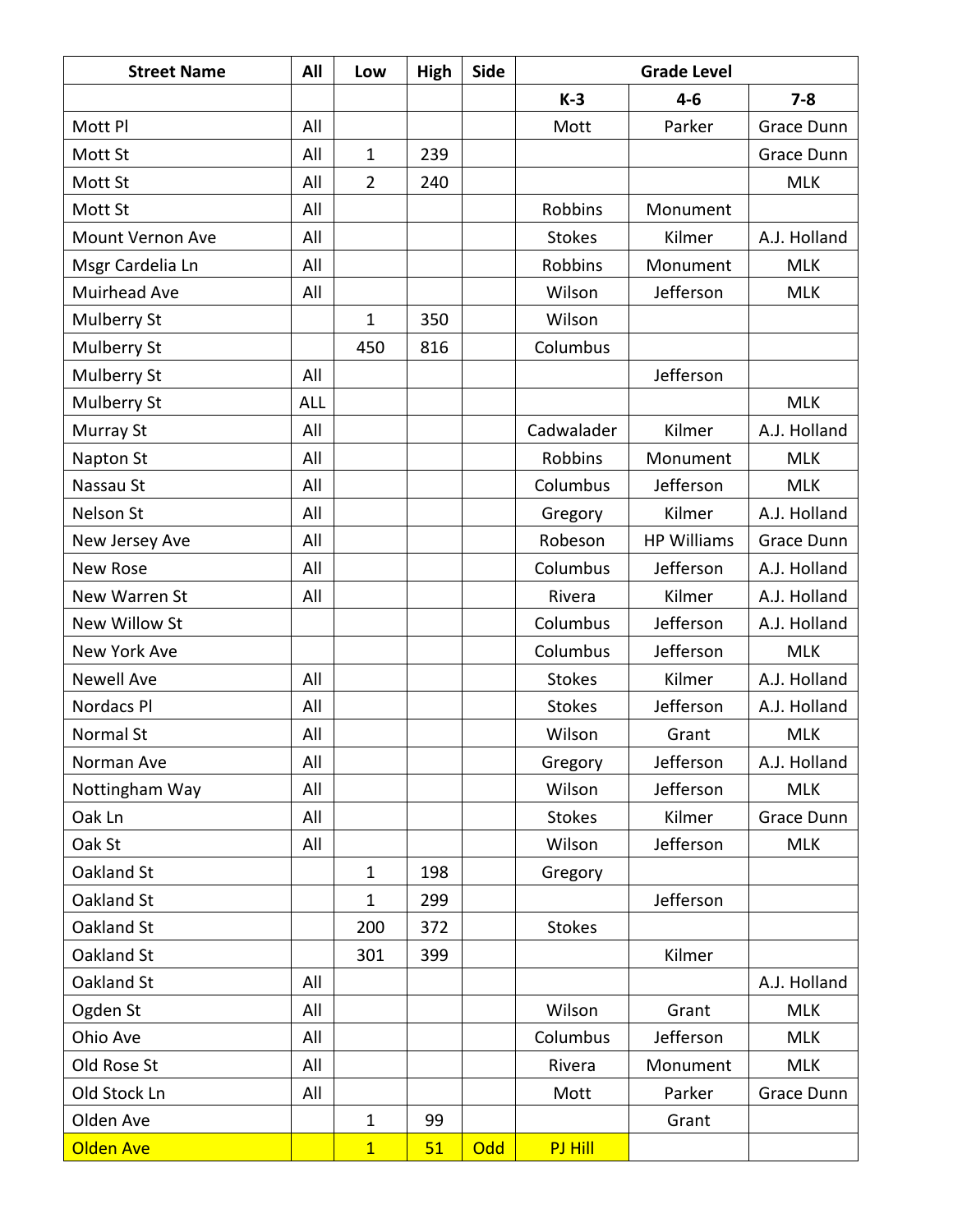| <b>Street Name</b> | All | Low            | <b>High</b> | <b>Side</b> |                 | <b>Grade Level</b> |              |
|--------------------|-----|----------------|-------------|-------------|-----------------|--------------------|--------------|
|                    |     |                |             |             | $K-3$           | $4 - 6$            | $7 - 8$      |
| <b>Olden Ave</b>   |     | $\overline{2}$ | 74          | Even        | <b>Wilson</b>   |                    |              |
| Olden Ave          |     | 101            | 1340        |             |                 | Jefferson          |              |
| <b>Olden Ave</b>   |     | 102            | 698         |             | <b>Wilson</b>   |                    |              |
| <b>Olden Ave</b>   |     | 699            | 1340        |             | <b>Columbus</b> |                    |              |
| Olden Ave          | All |                |             |             | <b>Stokes</b>   | Kilmer             | <b>MLK</b>   |
| Olden Ave          |     | $\mathbf{1}$   | 225         |             |                 | Grant              |              |
| Olden Ave          |     | $\mathbf{1}$   | 506         |             |                 |                    | <b>MLK</b>   |
| Olden Ave          |     | $\mathbf{1}$   | 59          | Odd         | PJ Hill         |                    |              |
| Olden Ave          |     | 228            | 506         | Even        | Wilson          |                    |              |
| Olden Ave          |     | 100            | 225         |             | Wilson          |                    |              |
| Olden Ave          |     | $\overline{2}$ | 98          |             |                 |                    |              |
| Olden Ave          |     | 201            | 506         | <b>Both</b> |                 | <b>HP Williams</b> |              |
| Olden Ave          |     | 237            | 505         | Odd         | Robeson         |                    |              |
| Olden Ave          |     | 521            | 715         | Odd         |                 | <b>HP Williams</b> |              |
| Olden Ave          |     | 521            | 715         | Odd         |                 |                    | Grace Dunn   |
| Olive St           | All |                |             |             | Rivera          | Monument           | A.J. Holland |
| Oliver Ave         |     | $\mathbf{1}$   | 99          |             | Gregory         |                    |              |
| Oliver Ave         |     | $\mathbf{1}$   | 199         |             |                 | Jefferson          |              |
| Oliver Ave         |     | 100            | 250         |             | <b>Stokes</b>   |                    |              |
| Oliver Ave         |     | 200            | 299         |             |                 | Kilmer             |              |
| Oliver Ave         | All |                |             |             |                 |                    | A.J. Holland |
| Orange St          | All |                |             |             | Mott            | Parker             | Grace Dunn   |
| Ott St             | All |                |             |             | Wilson          | Jefferson          | <b>MLK</b>   |
| Overbrook Ave      | All |                |             |             | <b>Stokes</b>   | Kilmer             | A.J. Holland |
| Oxford St          | All |                |             |             | Columbus        | Jefferson          | <b>MLK</b>   |
| Park Ave           | All |                |             |             | Robeson         | <b>HP Williams</b> | Grace Dunn   |
| Parker Ave         | All |                |             |             | Wilson          | Grant              | <b>MLK</b>   |
| Parkside Ave       | All |                |             |             | <b>Stokes</b>   | Kilmer             | A.J. Holland |
| Parkside Ave       | All |                |             |             | <b>Stokes</b>   | Kilmer             | A.J. Holland |
| Parkway Ave        |     | 101            | 399         | Odd         |                 | Jefferson          |              |
| Parkway Ave        |     | $\mathbf{1}$   | 299         | Odd         | Gregory         |                    |              |
| Parkway Ave        |     | 301            | 539         | Odd         | <b>Stokes</b>   |                    |              |
| Parkway Ave        |     | 401            | 539         | Odd         |                 | Kilmer             | A.J. Holland |
| Parkway Ave        | All |                |             |             |                 |                    | A.J. Holland |
| Pashley Ave        | All |                |             |             | Gregory         | Monument           | A.J. Holland |
| Passaic St         | All |                |             |             | Cadwalader      | Kilmer             | A.J. Holland |
| Paton Ln           | All |                |             |             | <b>Stokes</b>   | Kilmer             | A.J. Holland |
| Paul Ave           | All |                |             |             | Columbus        | Jefferson          | <b>MLK</b>   |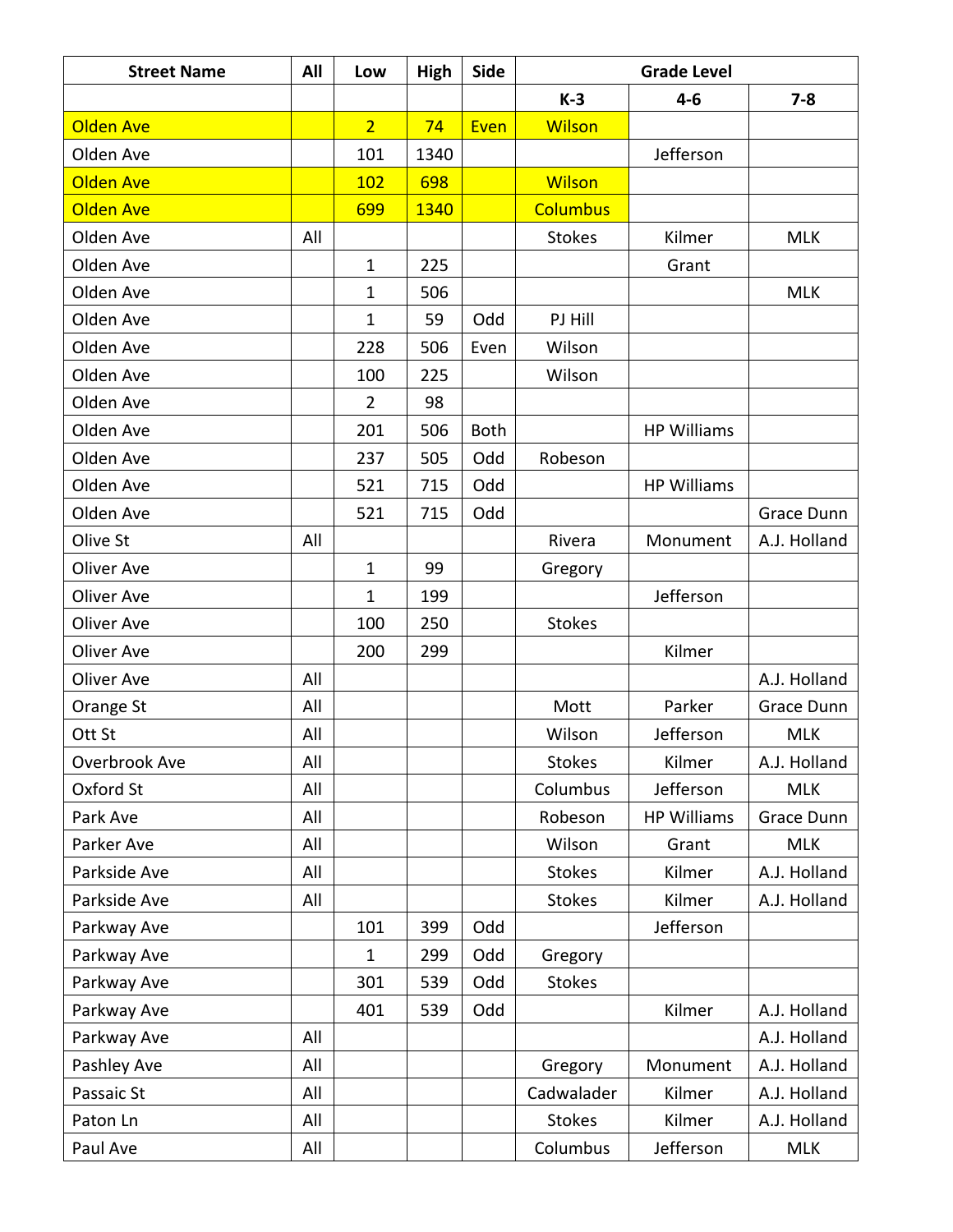| <b>Street Name</b>  | All | Low          | <b>High</b> | <b>Side</b> | <b>Grade Level</b> |                    |              |
|---------------------|-----|--------------|-------------|-------------|--------------------|--------------------|--------------|
|                     |     |              |             |             | $K-3$              | $4 - 6$            | $7 - 8$      |
| Paul Ave            | All |              |             |             | Columbus           | Jefferson          | A.J. Holland |
| Paul Rd             | All |              |             |             | Gregory            | Kilmer             | A.J. Holland |
| Peace St            | All |              |             |             | Cadwalader         | Kilmer             | A.J. Holland |
| Pear St             | All |              |             |             | Columbus           | Jefferson          | <b>MLK</b>   |
| Pearl St            | All |              |             |             | Robbins            | Monument           | <b>MLK</b>   |
| Pennington Ave      |     | $\mathbf{1}$ | 299         |             |                    | Monument           |              |
| Pennington Ave      |     | 300          | 999         |             |                    | Jefferson          |              |
| Pennington Ave      | All |              |             |             | Gregory            |                    |              |
| Pennington Ave      | All |              |             |             |                    |                    | A.J. Holland |
| Pennsylvania Ave    | All |              |             |             | Columbus           | Jefferson          | <b>MLK</b>   |
| Peoples Pl          | All |              |             |             | Mott               | Parker             | Grace Dunn   |
| Perdicaris Pl       | All |              |             |             | Cadwalader         | Kilmer             | A.J. Holland |
| Perrine Ave         | All |              |             |             | Wilson             | Jefferson          | <b>MLK</b>   |
| Perry St            |     | $\mathbf{1}$ | 399         |             | Rivera             |                    |              |
| Perry St            |     | $\mathbf{1}$ | 499         |             |                    | Monument           |              |
| Perry St            |     | $\mathbf{1}$ | 399         |             |                    |                    | A.J. Holland |
| Perry St            |     | 500          | 600         |             | Wilson             |                    |              |
| Perry St            |     | 500          | 600         |             |                    | Grant              |              |
| Perry St            |     | 500          | 600         |             |                    |                    | <b>MLK</b>   |
| Phillip Ct          | All |              |             |             | Gregory            | Kilmer             | A.J. Holland |
| <b>Phillips Ave</b> | All |              |             |             | Columbus           | Jefferson          | <b>MLK</b>   |
| Pierce Ave          | All |              |             |             | Robeson            | <b>HP Williams</b> | Grace Dunn   |
| Pin Oak Dr          | All |              |             |             | Columbus           | Jefferson          | <b>MLK</b>   |
| Pine St             |     |              |             |             | Columbus           | Jefferson          | <b>MLK</b>   |
| Plum St             | All |              |             |             | Columbus           | Jefferson          | <b>MLK</b>   |
| Poplar St           | All |              |             |             | Wilson             | Jefferson          | <b>MLK</b>   |
| Power House Ln      | All |              |             |             | <b>Stokes</b>      | Kilmer             | A.J. Holland |
| Power St            | All |              |             |             | Rivera             | Parker             | A.J. Holland |
| <b>Prichard St</b>  | All |              |             |             | Columbus           | Jefferson          | A.J. Holland |
| Prince St           | All |              |             |             | Wilson             | Jefferson          | <b>MLK</b>   |
| Princeton Ave       |     | 1302         | 1570        |             |                    |                    | <b>MLK</b>   |
| Princeton Ave       | All |              |             |             | Columbus           | Jefferson          |              |
| Proctor Ave         | All |              |             |             | Columbus           | Jefferson          | <b>MLK</b>   |
| Prospect            | All |              |             |             |                    |                    | A.J. Holland |
| Prospect St         |     | $\mathbf{1}$ | 27          |             | Cadwalader         |                    |              |
| Prospect St         |     | $\mathbf{1}$ | 300         |             |                    | Kilmer             |              |
| Prospect St         |     | $\mathbf 1$  | 942         |             |                    |                    | A.J. Holland |
| Prospect St         |     | 29           | 940         |             | Gregory            |                    |              |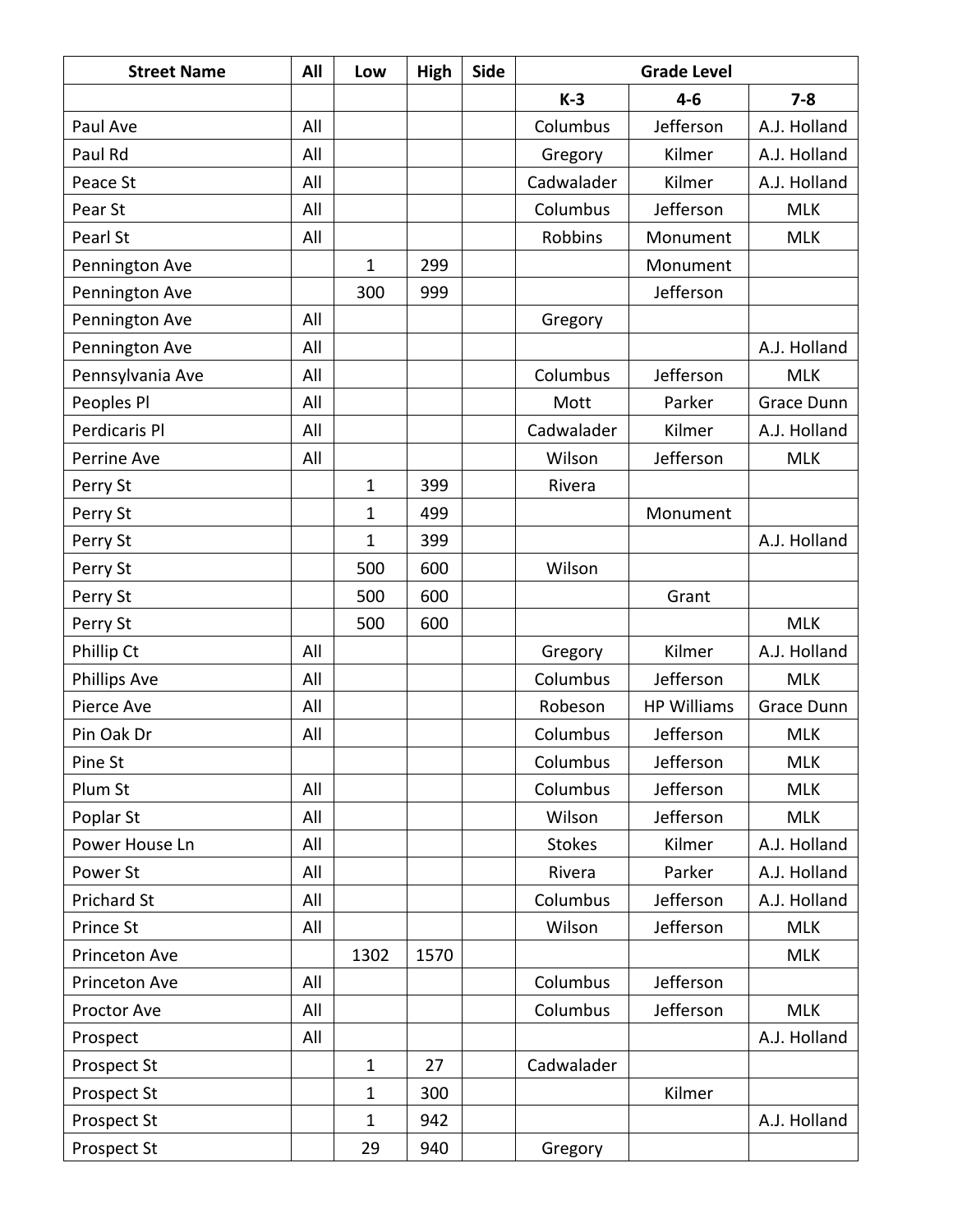| <b>Street Name</b>      | All | Low            | High | <b>Side</b> |               | <b>Grade Level</b> |                   |
|-------------------------|-----|----------------|------|-------------|---------------|--------------------|-------------------|
|                         |     |                |      |             | $K-3$         | $4 - 6$            | $7 - 8$           |
| Prospect St             |     |                | 351  | 999         |               | Jefferson          |                   |
| <b>Prospect Village</b> | All |                |      |             | Gregory       | Jefferson          | A.J. Holland      |
| <b>Quinton Ave</b>      | All |                |      |             | Robeson       | <b>HP Williams</b> | Grace Dunn        |
| <b>Quinton Ave</b>      | All |                |      |             |               |                    |                   |
| <b>Quinton Ave</b>      | All |                |      |             |               |                    |                   |
| Race St                 | All |                |      |             | Columbus      | Jefferson          | <b>MLK</b>        |
| Raoul Wallenberg Ave    | All |                |      |             | Robbins       | Monument           | <b>MLK</b>        |
| <b>Reading Ave</b>      | All |                |      |             | <b>Stokes</b> | Kilmer             | A.J. Holland      |
| Remsen Ave              | All |                |      |             | Franklin      | <b>HP Williams</b> | <b>Grace Dunn</b> |
| <b>Renfrew Ave</b>      | All |                |      |             | <b>Stokes</b> | Kilmer             | A.J. Holland      |
| <b>Reservoir St</b>     |     | 200            | 420  | Even        |               | Jefferson          |                   |
| <b>Reservoir St</b>     |     | 370            | 368  |             |               | Jefferson          |                   |
| <b>Reservoir St</b>     |     | 191            | 361  | Odd         |               | Monument           |                   |
| Reservoir St            | All |                |      |             | Gregory       |                    |                   |
| <b>Reservoir St</b>     | All |                |      |             | Robeson       | <b>HP Williams</b> | A.J. Holland      |
| <b>Revere Ave</b>       | All |                |      |             | Robeson       | <b>HP Williams</b> | <b>Grace Dunn</b> |
| <b>Richey Pl</b>        | All |                |      |             | Cadwalader    | Kilmer             | A.J. Holland      |
| <b>Rider Ave</b>        | All |                |      |             | Wilson        | Grant              | <b>MLK</b>        |
| <b>Ringold St</b>       | All |                |      |             | Gregory       | Monument           | A.J. Holland      |
| River Dr                | All |                |      |             | <b>Stokes</b> | Kilmer             | A.J. Holland      |
| Riverside Ave           |     | 460            | 1314 |             |               |                    | A.J. Holland      |
| Riverside Ave           |     | 462            | 620  |             | Cadwalader    |                    |                   |
| Riverside Ave           |     |                |      |             |               | Kilmer             |                   |
| <b>Riverside Dr</b>     | All |                |      |             | <b>Stokes</b> | <b>Kilmer</b>      | A.J. Holland      |
| <b>Riverview Plz</b>    | All |                |      |             | Rivera        | Parker             | A.J. Holland      |
| Roebling Ave            |     | $\mathbf{1}$   | 599  |             |               | Monument           |                   |
| <b>Roebling Ave</b>     |     | $\overline{2}$ | 498  |             | Robbins       |                    |                   |
| Roebling Ave            |     | 500            | 598  | Even        | Robbins       |                    |                   |
| Roebling Ave            |     | 501            | 599  | Odd         | Harrison      |                    |                   |
| Roebling Ave            |     | 600            | 999  |             |               | Grant              |                   |
| Roebling Ave            |     | 600            | 898  | Even        | PJ Hill       |                    |                   |
| Roebling Ave            |     | 601            | 899  | Odd         | Washington    |                    |                   |
| Roebling Ave            |     | 1000           | 1199 |             |               | <b>HP Williams</b> |                   |
| Roebling Ave            |     | 700            | 998  |             | Robeson       |                    |                   |
| Roebling Ave            | All |                |      |             |               |                    | Grace Dunn        |
| Roff St                 | All |                |      |             | Wilson        | Jefferson          | <b>MLK</b>        |
| Rogers Ave              | All |                |      |             | <b>Stokes</b> | Kilmer             | A.J. Holland      |
| <b>Rolling Dr</b>       | All |                |      |             | Gregory       | Monument           | A.J. Holland      |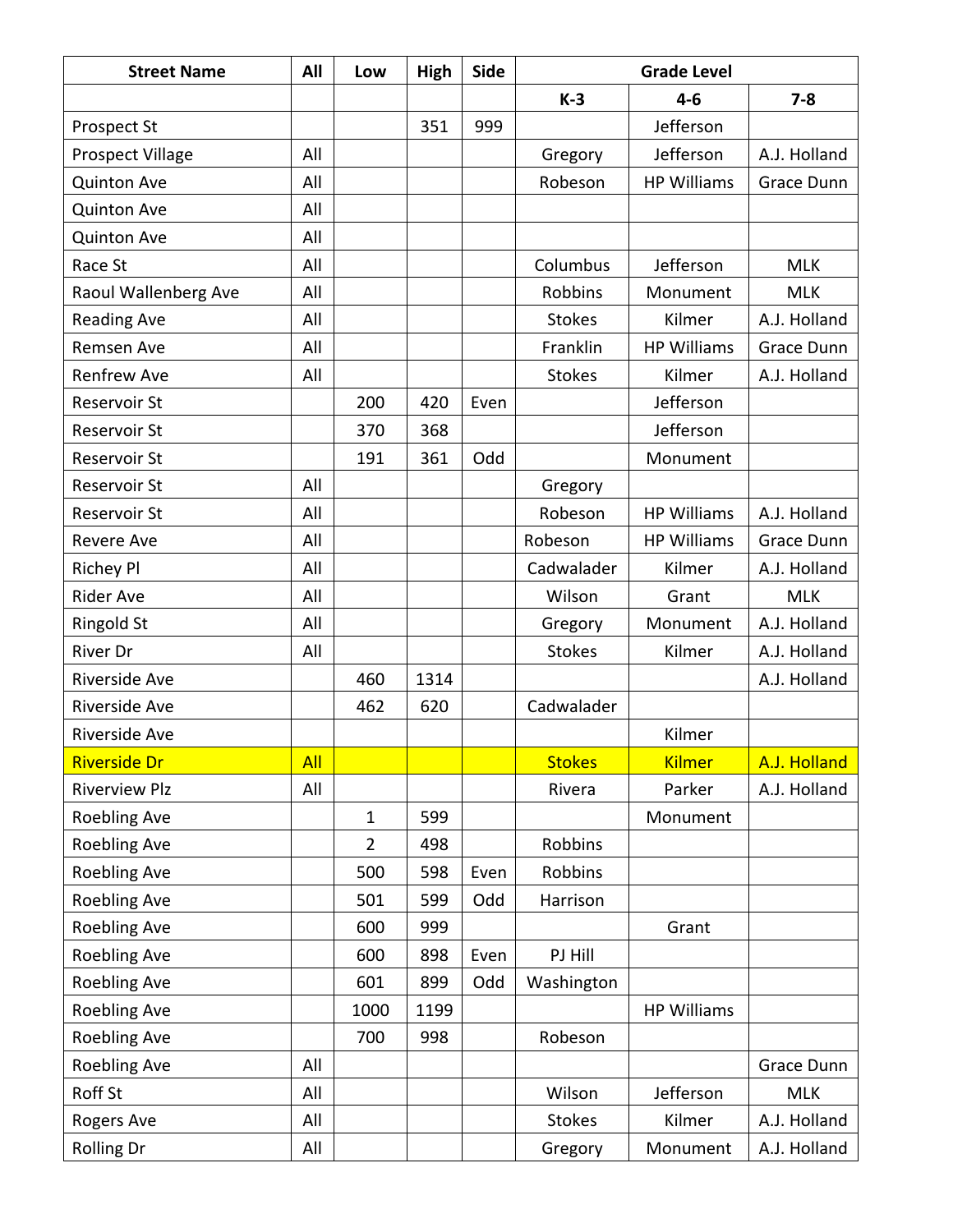| <b>Street Name</b>    | All | Low            | <b>High</b> | Side |               | <b>Grade Level</b> |              |
|-----------------------|-----|----------------|-------------|------|---------------|--------------------|--------------|
|                       |     |                |             |      | $K-3$         | $4 - 6$            | $7 - 8$      |
| Roosevelt St          | All |                |             |      | Columbus      | Jefferson          | A.J. Holland |
| <b>Rosemont Ave</b>   | All |                |             |      | <b>Stokes</b> | Kilmer             | A.J. Holland |
| <b>Rossell Ave</b>    | All |                |             |      | Columbus      | Jefferson          | A.J. Holland |
| <b>Rusling St</b>     |     | $\mathbf{1}$   | 99          |      |               | Monument           |              |
| <b>Rusling St</b>     |     | $\overline{2}$ | 138         |      | Harrison      |                    |              |
| <b>Rusling St</b>     |     | 101            | 399         |      |               | <b>HP Williams</b> |              |
| <b>Rusling St</b>     |     | 200            | 375         |      | Washington    |                    |              |
| <b>Rusling St</b>     | All |                |             |      |               |                    | Grace Dunn   |
| <b>Rutgers Pl</b>     | All |                |             |      | Cadwalader    | Kilmer             | A.J. Holland |
| <b>Rutherford Ave</b> |     | 270            | 610         |      | Gregory       |                    |              |
| <b>Rutherford Ave</b> |     | 640            | 700         |      | <b>Stokes</b> |                    |              |
| <b>Rutherford Ave</b> | All |                |             |      |               | Kilmer             |              |
| <b>Rutherford Ave</b> | All |                |             |      |               |                    | A.J. Holland |
| Sanford St            |     | $\mathbf{1}$   | 99          | Odd  | Gregory       |                    |              |
| Sanford St            |     | $\overline{2}$ | 98          | Even | Columbus      |                    |              |
| Sanford St            | All |                |             |      |               | Jefferson          |              |
| Sanford St            | All |                |             |      |               |                    | A.J. Holland |
| Sanhican Dr           | All |                |             |      | <b>Stokes</b> | Kilmer             | A.J. Holland |
| <b>Schenck St</b>     | All |                |             |      | Rivera        | Parker             | Grace Dunn   |
| School Ln             | All |                |             |      | <b>Stokes</b> | Kilmer             | A.J. Holland |
| Second St             |     | $\mathbf{1}$   | 599         |      | Rivera        |                    |              |
| Second St             |     | 1              | 419         |      |               |                    | A.J. Holland |
| Second St             |     | 1              | 299         |      | Rivera        |                    |              |
| Second St             |     | 201            | 400         |      |               |                    | Grace Dunn   |
| Second St             |     | 301            | 396         |      | Mott          |                    |              |
| Second St             |     | 502            | 895         |      |               |                    | Grace Dunn   |
| Second St             |     | 601            | 895         |      | Mott          |                    |              |
| Second St             | All |                |             |      |               | Parker             |              |
| Second St             | All |                |             |      |               | Parker             |              |
| Second St             | All |                |             |      |               |                    | A.J. Holland |
| Seward Ave            | All |                |             |      | Wilson        | Grant              | <b>MLK</b>   |
| Shelbourne Ave        | All |                |             |      | <b>Stokes</b> | Kilmer             | A.J. Holland |
| Sheridan Ave          | All |                |             |      | Wilson        | Grant              | <b>MLK</b>   |
| Sherman Ave           | All |                |             |      | Wilson        | Jefferson          | <b>MLK</b>   |
| Short St              | All |                |             |      | Gregory       | Jefferson          | A.J. Holland |
| Siegel Ave            | All |                |             |      | Columbus      | Jefferson          | <b>MLK</b>   |
| Skillman Ave          | All |                |             |      | Columbus      | Jefferson          | <b>MLK</b>   |
| Smith St              |     | 100            | 599         |      | Mott          |                    |              |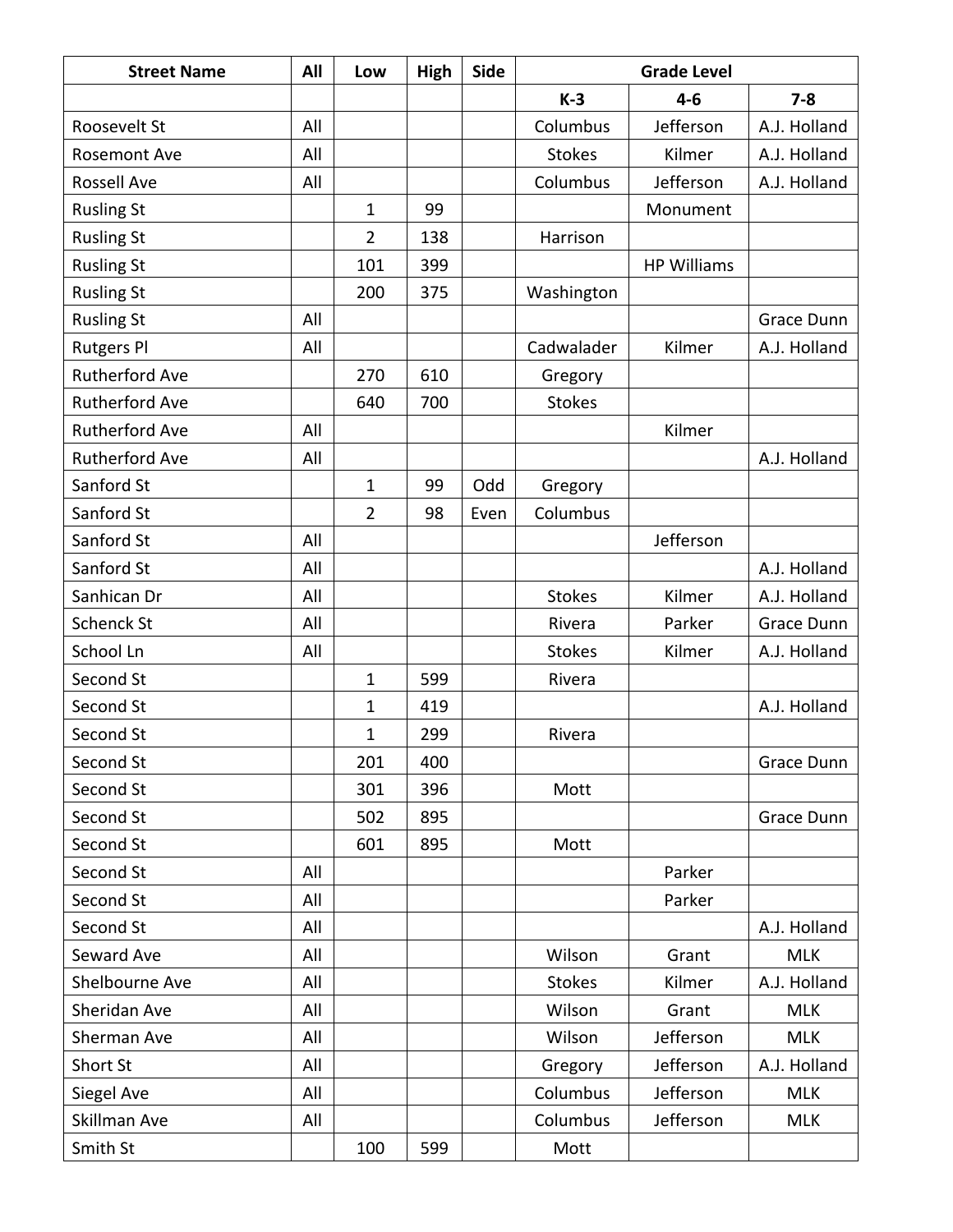| <b>Street Name</b>    | All | Low            | High        | Side        |                | <b>Grade Level</b> |              |
|-----------------------|-----|----------------|-------------|-------------|----------------|--------------------|--------------|
|                       |     |                |             |             | $K-3$          | $4 - 6$            | $7 - 8$      |
| Smith St              |     | 100            | 899         |             |                | Parker             |              |
| Smith St              |     | 600            | 999         |             | Franklin       |                    |              |
| Smith St              |     | 901            | 999         |             |                | <b>HP Williams</b> |              |
| Smith St              | All |                |             |             |                |                    | Grace Dunn   |
| <b>Southard St</b>    |     | $\overline{1}$ | 400         |             |                | Grant              |              |
| <b>Southard St</b>    |     | $\overline{1}$ | 326         |             | <b>Wilson</b>  |                    |              |
| <b>Southard St</b>    |     | $\overline{1}$ | 999         |             |                |                    | <b>MLK</b>   |
| Southard St           |     | 401            | 999         |             | Columbus       |                    |              |
| Southard St           |     | 401            | 999         |             |                | Jefferson          |              |
| Southard St           |     | 801            | 999         |             |                |                    | A.J. Holland |
| <b>Spring St</b>      |     | 1              | 140         |             | Gregory        |                    |              |
| Spring St             |     | 200            | 349         |             | Cadwalader     |                    |              |
| <b>Spring St</b>      | All |                |             |             |                | Kilmer             |              |
| Spring St             | All |                |             |             |                |                    | A.J. Holland |
| Spruce St             |     | 500            | 824         | Even        |                | Jefferson          |              |
| Spruce St             |     | 500            | 824         | Even        |                |                    | <b>MLK</b>   |
| Spruce St             |     | 501            | 921         | Odd         |                | Jefferson          |              |
| Spruce St             |     | 501            | 921         | Odd         |                |                    | <b>MLK</b>   |
| Spruce St             |     | 500            | 824         | Even        | Columbus       |                    |              |
| Spruce St             |     | 501            | 921         | Odd         | Columbus       |                    |              |
| <b>St Francis Ave</b> | All |                |             |             | Robeson        | <b>HP Williams</b> | Grace Dunn   |
| St Joes Ave           | All |                |             |             | Wilson         | Jefferson          | <b>MLK</b>   |
| <b>Stacey Ave</b>     | All |                |             |             | <b>Stokes</b>  | Kilmer             | A.J. Holland |
| <b>Stanley Ave</b>    | All |                |             |             | <b>Stokes</b>  | Kilmer             | A.J. Holland |
| <b>Stanton St</b>     | All |                |             |             | Franklin       | <b>HP Williams</b> | Grace Dunn   |
| State St              |     | $\mathbf{1}$   | 338         |             | Rivera         |                    |              |
| State St              |     | $\mathbf{1}$   | 319         | Odd         |                | Kilmer             |              |
| State St              |     | 1              | 399         |             |                |                    | A.J. Holland |
| State St              |     | $\overline{2}$ | 144         | Even        |                | Kilmer             |              |
| State St              |     | 200            | 350         | Even        |                | Monument           |              |
| State St              |     | 400            | 598         | Even        |                | Grant              |              |
| State St              |     | 400            | 1320        |             |                |                    | <b>MLK</b>   |
| <b>State St</b>       |     | 401            | 549         | Odd         | <b>Robbins</b> |                    |              |
| State St              |     | 401            | 559         | Odd         |                | Monument           |              |
| <b>State St</b>       |     | 402            | 598         | Even        | <b>Wilson</b>  |                    |              |
| E State St            |     | 1200           | 1301        |             | Wilson         |                    |              |
| State St              |     | 600            | 1320        | <b>Both</b> |                | Grant              |              |
| <b>State St</b>       |     | 601            | <b>1199</b> |             | PJ Hill        |                    |              |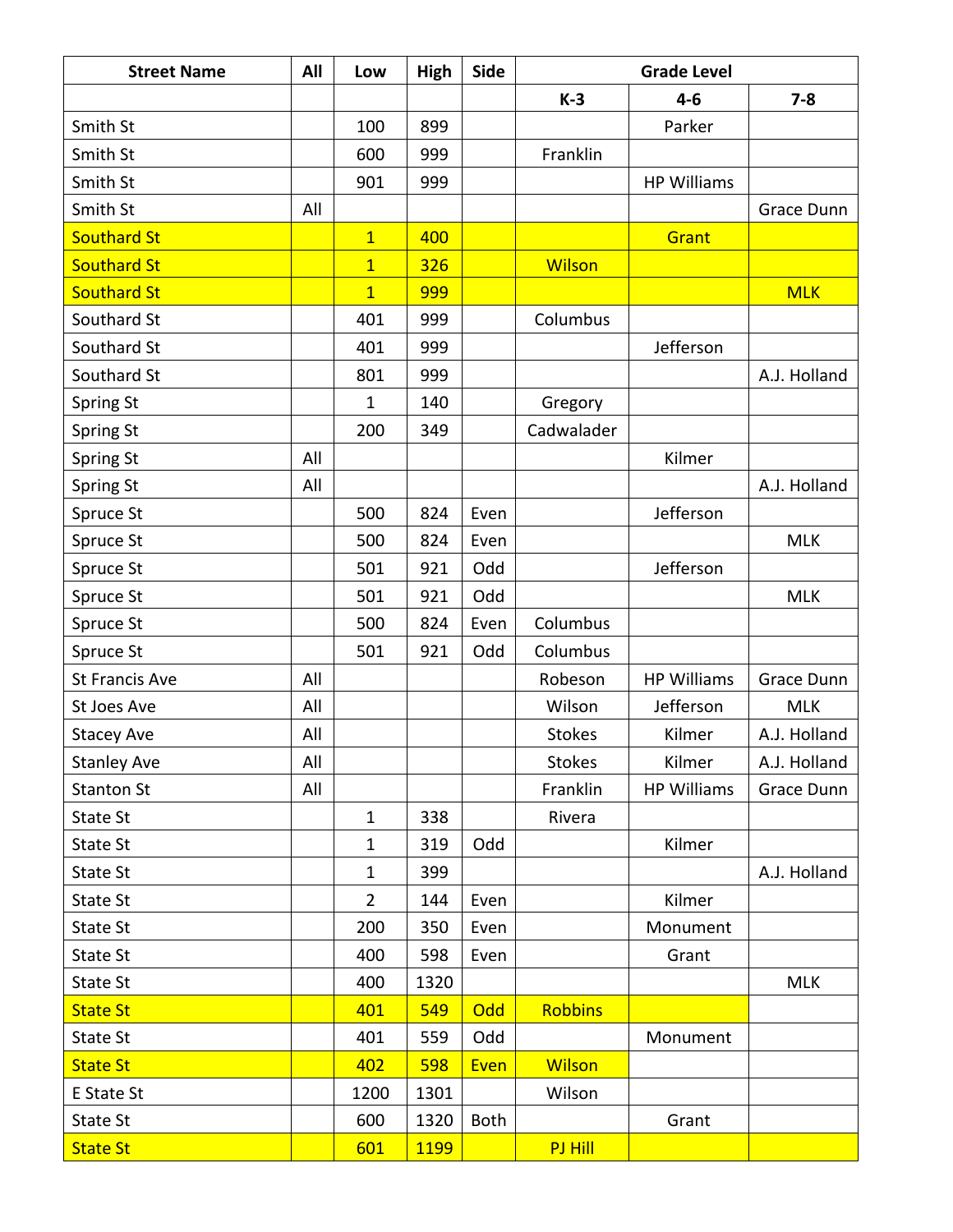| <b>Street Name</b>    | All | Low          | <b>High</b> | Side |               | <b>Grade Level</b> |              |
|-----------------------|-----|--------------|-------------|------|---------------|--------------------|--------------|
|                       |     |              |             |      | $K-3$         | $4 - 6$            | $7 - 8$      |
| State St              |     | $\mathbf{1}$ | 699         |      | Cadwalader    |                    |              |
| State St              |     | 701          | 1482        |      | <b>Stokes</b> |                    |              |
| State St              | All |              |             |      |               | Kilmer             |              |
| State St              | All |              |             |      |               |                    | A.J. Holland |
| <b>Steamboat St</b>   | All |              |             |      | Rivera        | Parker             | A.J. Holland |
| <b>Steel St</b>       | All |              |             |      | Rivera        | Parker             | A.J. Holland |
| <b>Stockton St</b>    | All |              |             |      | Rivera        | Monument           | A.J. Holland |
| <b>Stockton St</b>    | All |              |             |      | Rivera        | Kilmer             | A.J. Holland |
| <b>Stockton St</b>    | All |              |             |      |               |                    |              |
| <b>Stockton St</b>    | All |              |             |      |               |                    |              |
| <b>Stokely Ave</b>    | All |              |             |      | Mott          | Parker             | Grace Dunn   |
| <b>Stratton Cir</b>   | All |              |             |      | <b>Stokes</b> | Kilmer             | A.J. Holland |
| <b>Stratton Dr</b>    | All |              |             |      | <b>Stokes</b> | Kilmer             | A.J. Holland |
| <b>Strawberry St</b>  | All |              |             |      | Columbus      | Jefferson          | <b>MLK</b>   |
| <b>Stuyvesant Ave</b> | All |              |             |      | Gregory       | Kilmer             | A.J. Holland |
| <b>Stuyvesant Ave</b> |     | 395          | 792         |      | Gregory       |                    |              |
| <b>Stuyvesant Ave</b> |     | 800          | 1680        |      | <b>Stokes</b> |                    |              |
| <b>Stuyvesant Ave</b> | All |              |             |      |               | Kilmer             |              |
| <b>Stuyvesant Ave</b> | All |              |             |      |               |                    | A.J. Holland |
| Sullivan Way          | All |              |             |      | <b>Stokes</b> | Kilmer             | A.J. Holland |
| Summer St             | All |              |             |      | Gregory       | Kilmer             | A.J. Holland |
| <b>Summit Ave</b>     | All |              |             |      | Gregory       | Jefferson          | A.J. Holland |
| Swan St               | All |              |             |      | Robbins       | Monument           | Grace Dunn   |
| <b>Sweets Ave</b>     | All |              |             |      | Gregory       | Monument           | A.J. Holland |
| Sylvester St          | All |              |             |      | Columbus      | Jefferson          | <b>MLK</b>   |
| <b>Taylor Ave</b>     | All |              |             |      | Wilson        | Jefferson          | <b>MLK</b>   |
| <b>Taylor Pl</b>      | All |              |             |      | Cadwalader    | Kilmer             | A.J. Holland |
| <b>Taylor St</b>      | All |              |             |      | Wilson        | Jefferson          | <b>MLK</b>   |
| Temple St             | All |              |             |      | Rivera        | Parker             | Grace Dunn   |
| Third St              | All | $\mathbf{1}$ | 299         |      | Rivera        |                    |              |
| Third St              |     | 301          | 396         |      | Mott          |                    |              |
| Third St              | All |              |             |      |               | Parker             | A.J. Holland |
| Thompson St           | All |              |             |      | PJ Hill       | Grant              | <b>MLK</b>   |
| <b>Thunder Rd</b>     | All |              |             |      | Mott          | Parker             | Grace Dunn   |
| Tioga St              | All |              |             |      | PJ Hill       | Grant              | <b>MLK</b>   |
| <b>Titus Ave</b>      | All |              |             |      | Gregory       | Monument           | A.J. Holland |
| Towne Ln              | All |              |             |      | Gregory       | Monument           | A.J. Holland |
| <b>Tremont St</b>     | All |              |             |      | Mott          | Parker             | Grace Dunn   |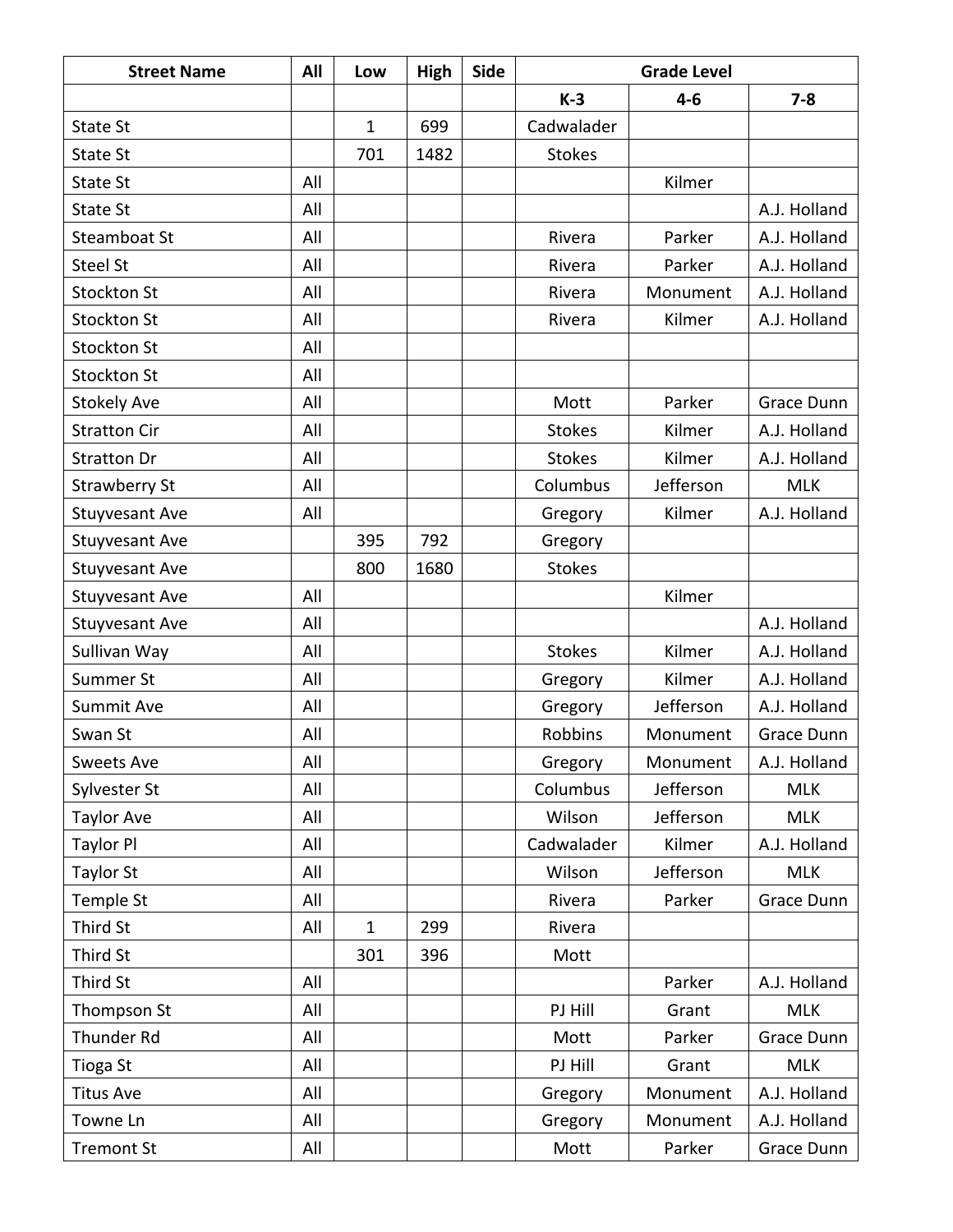| <b>Street Name</b>     | All | Low            | <b>High</b> | Side | <b>Grade Level</b> |                    |              |
|------------------------|-----|----------------|-------------|------|--------------------|--------------------|--------------|
|                        |     |                |             |      | $K-3$              | $4 - 6$            | $7 - 8$      |
| <b>Trent Ave</b>       | All |                |             |      | Columbus           | Jefferson          | <b>MLK</b>   |
| <b>Trenton Ave</b>     | All |                |             |      | Wilson             | Jefferson          | <b>MLK</b>   |
| <b>Tucker St</b>       | All |                |             |      | Gregory            | Monument           | A.J. Holland |
| <b>Turpin St</b>       | All |                |             |      | Rivera             | Parker             | A.J. Holland |
| <b>Tyler St</b>        |     | $\mathbf{1}$   | 304         |      |                    | Monument           |              |
| <b>Tyler St</b>        |     | $\overline{2}$ | 304         |      | <b>Robbins</b>     |                    |              |
| <b>Tyler St</b>        |     | 310            | 550         |      |                    | Grant              |              |
| <b>Tyler St</b>        |     | 306            | 543         |      | PJ Hill            |                    |              |
| <b>Tyler St</b>        |     | 800            | 898         |      |                    | <b>HP Williams</b> |              |
| <b>Tyler St</b>        |     |                |             |      | Robeson            |                    |              |
| <b>Tyler St</b>        | All |                |             |      |                    |                    | <b>MLK</b>   |
| <b>Tyrell Ave</b>      | All |                |             |      | Wilson             | Jefferson          | <b>MLK</b>   |
| Union Pl               | All |                |             |      | Gregory            | Monument           | A.J. Holland |
| <b>Union St</b>        | All |                |             |      | Rivera             | Parker             | A.J. Holland |
| Vine St                | All |                |             |      | Columbus           | Jefferson          | <b>MLK</b>   |
| Violet St              | All |                |             |      | Rivera             | Monument           | A.J. Holland |
| Virginia Ave           | All | $\mathbf{1}$   | 199         |      |                    | Parker             |              |
| Virginia Ave           | All | 201            | 499         |      |                    | <b>HP Williams</b> |              |
| Virginia Ave           | All |                |             |      | Franklin           |                    |              |
| Virginia Ave           | All |                |             |      |                    |                    | Grace Dunn   |
| Volk St                | All |                |             |      | <b>Stokes</b>      | Kilmer             | A.J. Holland |
| Vroom St               | All |                |             |      | Franklin           | <b>HP Williams</b> | Grace Dunn   |
| Vroom St               | All |                |             |      | Franklin           | <b>HP Williams</b> | Grace Dunn   |
| <b>Wahlenberg Blvd</b> | All |                |             |      | Robbins            |                    |              |
| <b>Wahlenberg Blvd</b> | All |                |             |      |                    | Monument           |              |
| Wahlenberg Blvd        | All |                |             |      |                    | Parker             |              |
| Wahlenberg Blvd        | All |                |             |      |                    |                    | <b>MLK</b>   |
| <b>Wahlenberg Blvd</b> | All |                |             |      |                    |                    | A.J. Holland |
| <b>Wainwright Ave</b>  | All |                |             |      | Columbus           | Jefferson          | A.J. Holland |
| Wall St                | All |                |             |      | Wilson             | Grant              | <b>MLK</b>   |
| <b>Walnut Ave</b>      |     | $\overline{2}$ | 499         |      | PJ Hill            |                    |              |
| <b>Walnut Ave</b>      |     | 37             | 1100        |      |                    | Grant              |              |
| <b>Walnut Ave</b>      |     | 37             | 1100        |      |                    |                    | <b>MLK</b>   |
| <b>Walnut Ave</b>      |     | 501            | 699         | Odd  | PJ Hill            |                    |              |
| <b>Walnut Ave</b>      |     | 600            | 698         | Even | <b>Wilson</b>      |                    |              |
| <b>Walnut Ave</b>      |     | 700            | 999         |      | <b>Wilson</b>      |                    |              |
| Walnut Ave Exd         | All |                |             |      | Robbins            | Monument           | <b>MLK</b>   |
| <b>Walter Ave</b>      | All |                |             |      | PJ Hill            | Grant              | <b>MLK</b>   |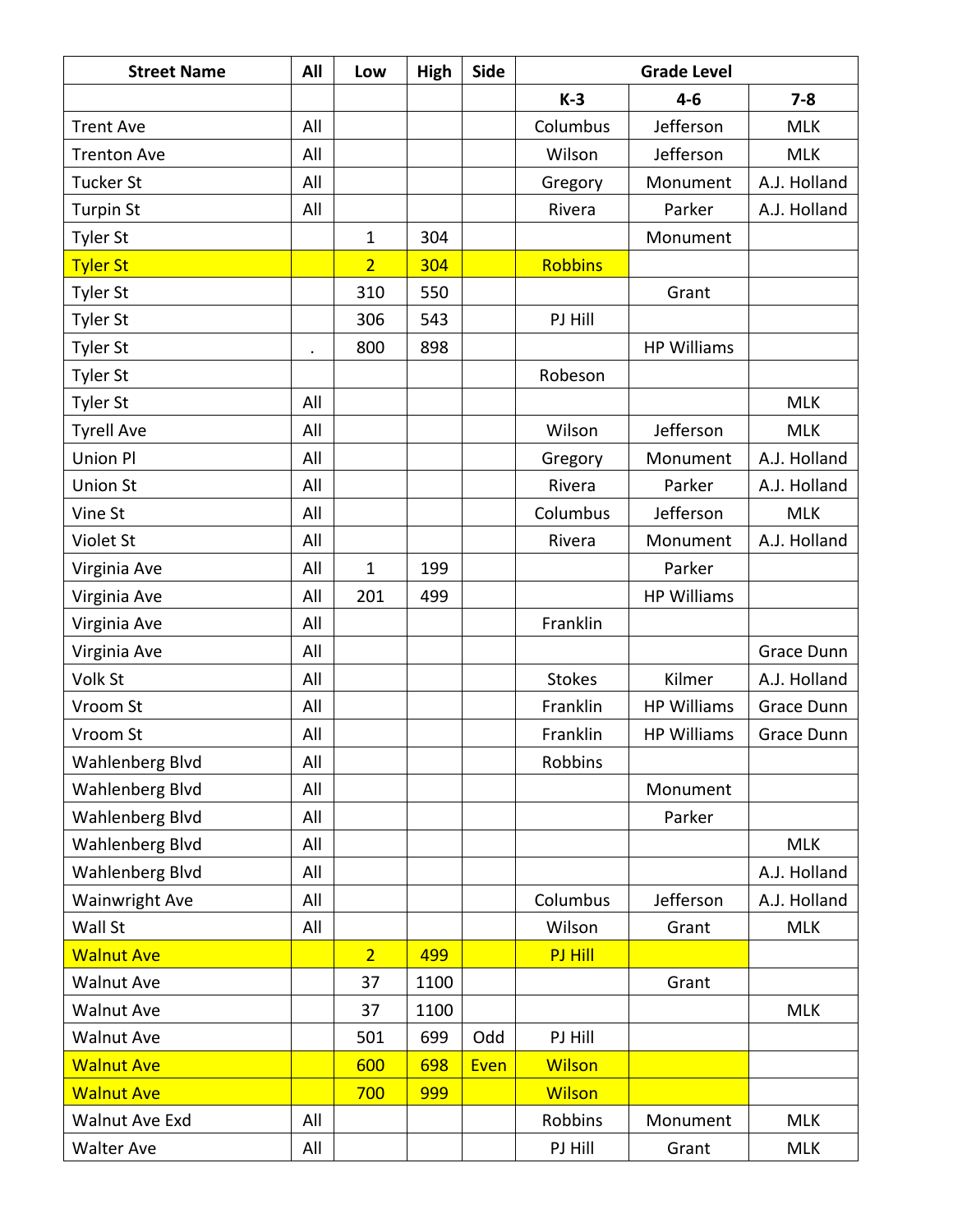| <b>Street Name</b>   | All | Low            | <b>High</b> | <b>Side</b> | <b>Grade Level</b> |                    |              |
|----------------------|-----|----------------|-------------|-------------|--------------------|--------------------|--------------|
|                      |     |                |             |             | $K-3$              | $4 - 6$            | $7 - 8$      |
| <b>Walter Ave</b>    |     | 1              | 99          |             | PJ Hill            |                    |              |
| <b>Walter Ave</b>    |     | $\mathbf 1$    | 225         |             |                    | Grant              |              |
| <b>Walter Ave</b>    |     | 101            | 199         |             | Wilson             |                    |              |
| <b>Walter Ave</b>    |     | 201            | 275         |             | Robeson            |                    |              |
| <b>Walter Ave</b>    |     | 225            | 262         |             |                    | <b>HP Williams</b> |              |
| <b>Walter Ave</b>    | All |                |             |             |                    |                    | <b>MLK</b>   |
| Ward Ave             | All |                |             |             | Wilson             | Grant              | <b>MLK</b>   |
| Warren St            |     | $\mathbf{1}$   | 149         | Odd         | Cadwalader         |                    |              |
| Warren St            |     | $\overline{2}$ | 350         | Even        | Rivera             |                    |              |
| <b>Warren St</b>     |     | 201            | 499         | Odd         | Gregory            |                    |              |
| Warren St            | All |                |             |             |                    | Monument           |              |
| Warren St            | All |                |             |             |                    |                    | A.J. Holland |
| <b>Warren St</b>     |     | 1              | 299         | Odd         | Cadwalader         |                    |              |
| Warren St            |     | $\overline{2}$ | 298         | Even        | Rivera             |                    |              |
| Warren St            |     | 300            | 369         | Odd         | Rivera             |                    |              |
|                      |     | No/Rt          |             |             |                    |                    |              |
| Warren St            |     | 1              |             |             |                    | Kilmer             |              |
| Warren St            |     | So/Rt 1        |             |             |                    | Parker             |              |
| Warren St            | All |                |             |             |                    |                    | A.J. Holland |
| <b>Washington St</b> |     | $\mathbf{1}$   | 678         |             |                    | Grant              |              |
| <b>Washington St</b> |     | 150            | 1010        |             |                    |                    | Grace Dunn   |
| <b>Washington St</b> |     | $\overline{2}$ | 222         |             | PJ Hill            |                    |              |
| <b>Washington St</b> |     | $\overline{2}$ | 140         |             |                    |                    | <b>MLK</b>   |
| <b>Washington St</b> |     | 125            | 695         |             |                    |                    | Grace Dunn   |
| <b>Washington St</b> |     | 230            | 698         |             | Washington         |                    |              |
| Washington St        |     | 693            | 695         |             |                    | <b>HP Williams</b> |              |
| <b>Watson St</b>     | All |                |             |             | Robbins            | Parker             | Grace Dunn   |
| Wayne Ave            | All |                |             |             | Columbus           | Jefferson          | <b>MLK</b>   |
| Webster St           | All |                |             |             | Wilson             | Jefferson          | <b>MLK</b>   |
| Weinberg Pl          | All |                |             |             | Columbus           | Jefferson          | <b>MLK</b>   |
| West End Ave         | All |                |             |             | Cadwalader         | Kilmer             | A.J. Holland |
| Ingham Ave           |     | $\overline{2}$ | 154         |             | Columbus           |                    |              |
| Ingham Ave           |     | $\mathbf{1}$   | 653         | Odd         |                    | Jefferson          |              |
| Ingham Ave           |     | $\overline{2}$ | 154         | Even        |                    | Jefferson          |              |
| Ingham Ave           |     | $\mathbf{1}$   | 533         | Odd         | Columbus           |                    |              |
| Ingham Ave           |     | 525            | 653         | Odd         | Gregory            |                    |              |
| Ingham Ave           | All |                |             |             |                    |                    | A.J. Holland |
| West St              | All |                |             |             | Washington         | Grant              | Grace Dunn   |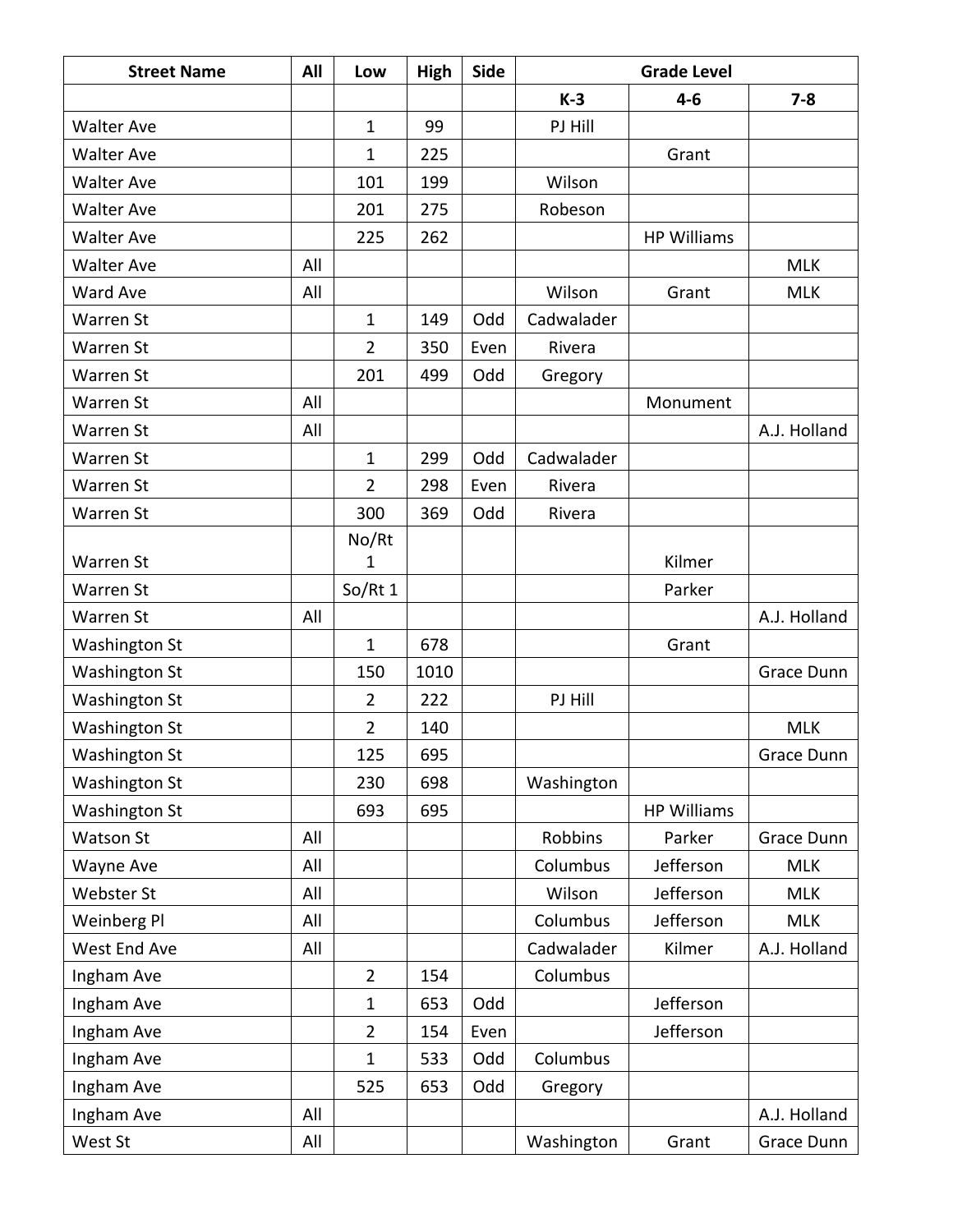| <b>Street Name</b>      | All | Low            | <b>High</b> | <b>Side</b> | <b>Grade Level</b> |                    |                   |
|-------------------------|-----|----------------|-------------|-------------|--------------------|--------------------|-------------------|
|                         |     |                |             |             | $K-3$              | $4 - 6$            | $7 - 8$           |
| <b>Westfield Ave</b>    | All |                |             |             | <b>Stokes</b>      | Kilmer             | A.J. Holland      |
| <b>Westfield Ave</b>    | All |                |             |             | <b>Stokes</b>      | Kilmer             | A.J. Holland      |
| <b>Westminister Ave</b> | All |                |             |             | <b>Stokes</b>      | Kilmer             | A.J. Holland      |
| White St                | All |                |             |             | Cadwalader         | Kilmer             | A.J. Holland      |
| <b>Whittaker Ave</b>    |     | $\mathbf{1}$   | 463         |             | Robbins            |                    |                   |
| <b>Whittaker Ave</b>    | All | 1              | 399         |             |                    |                    | <b>MLK</b>        |
| <b>Whittaker Ave</b>    |     | 400            | 731         |             |                    |                    | <b>Grace Dunn</b> |
| <b>Whittaker Ave</b>    |     | 502            | 634         | Even        | Harrison           |                    |                   |
| <b>Whittaker Ave</b>    |     | 501            | 629         | Odd         | Robbins            |                    |                   |
| <b>Whittaker Ave</b>    |     | 632            | 731         |             | Harrison           |                    |                   |
| <b>Whittaker Ave</b>    |     |                |             |             |                    | Monument           |                   |
| <b>Whittier Ave</b>     | All |                |             |             | <b>Stokes</b>      | Kilmer             | A.J. Holland      |
| Whittlesey Rd           | All |                |             |             | <b>Stokes</b>      | Kilmer             | A.J. Holland      |
| <b>Wiley Ave</b>        | All |                |             |             | Columbus           | Jefferson          | A.J. Holland      |
| Wilkinson Pl            | All |                |             |             | Cadwalader         | Kilmer             | A.J. Holland      |
| William St              |     | $\mathbf{1}$   | 135         |             | Franklin           |                    |                   |
| William St              |     | $\mathbf{1}$   | 743         |             |                    | <b>HP Williams</b> |                   |
| William St              |     | 201            | 741         |             | Washington         |                    |                   |
| William St              | All |                |             |             |                    |                    | Grace Dunn        |
| <b>Willow St</b>        |     | $\mathbf{1}$   | 139         |             | Cadwalader         |                    |                   |
| <b>Willow St</b>        |     | 1              | 239         | Odd         |                    | Kilmer             |                   |
| <b>Willow St</b>        |     | $\overline{2}$ | 20          | Even        |                    | Kilmer             |                   |
| <b>Willow St</b>        |     | 100            | 420         | Even        |                    | Monument           |                   |
| <b>Willow St</b>        |     | 141            | 420         |             | Gregory            |                    |                   |
| <b>Willow St</b>        |     | 279            | 419         | Odd         |                    | Monument           |                   |
| <b>Willow St</b>        |     | 500            | 1501        |             |                    |                    | A.J. Holland      |
| Wilson St               | All |                |             |             | Gregory            | Monument           | A.J. Holland      |
| <b>Winder Ave</b>       | All |                |             |             | Wilson             | Grant              | <b>MLK</b>        |
| Winter St               | All |                |             |             | Gregory            | Kilmer             | A.J. Holland      |
| Winthrop Ct             | All |                |             |             | Gregory            | Jefferson          | A.J. Holland      |
| <b>Wolverton St</b>     | All |                |             |             | Mott               | Parker             | Grace Dunn        |
| <b>Woodland St</b>      | All |                |             |             | Franklin           | <b>HP Williams</b> | Grace Dunn        |
| <b>Woodland St</b>      |     | $\mathbf{1}$   | 32          |             | Harrison           |                    |                   |
| <b>Woodland St</b>      |     | 101            | 246         |             | Washington         |                    |                   |
| <b>Woodland St</b>      |     | 302            | 727         |             | Franklin           |                    |                   |
| <b>Woodland St</b>      | All |                |             |             |                    | <b>HP Williams</b> |                   |
| <b>Woodland St</b>      | All |                |             |             |                    |                    | Grace Dunn        |
| Woods St                | All |                |             |             | Rivera             | Monument           | A.J. Holland      |